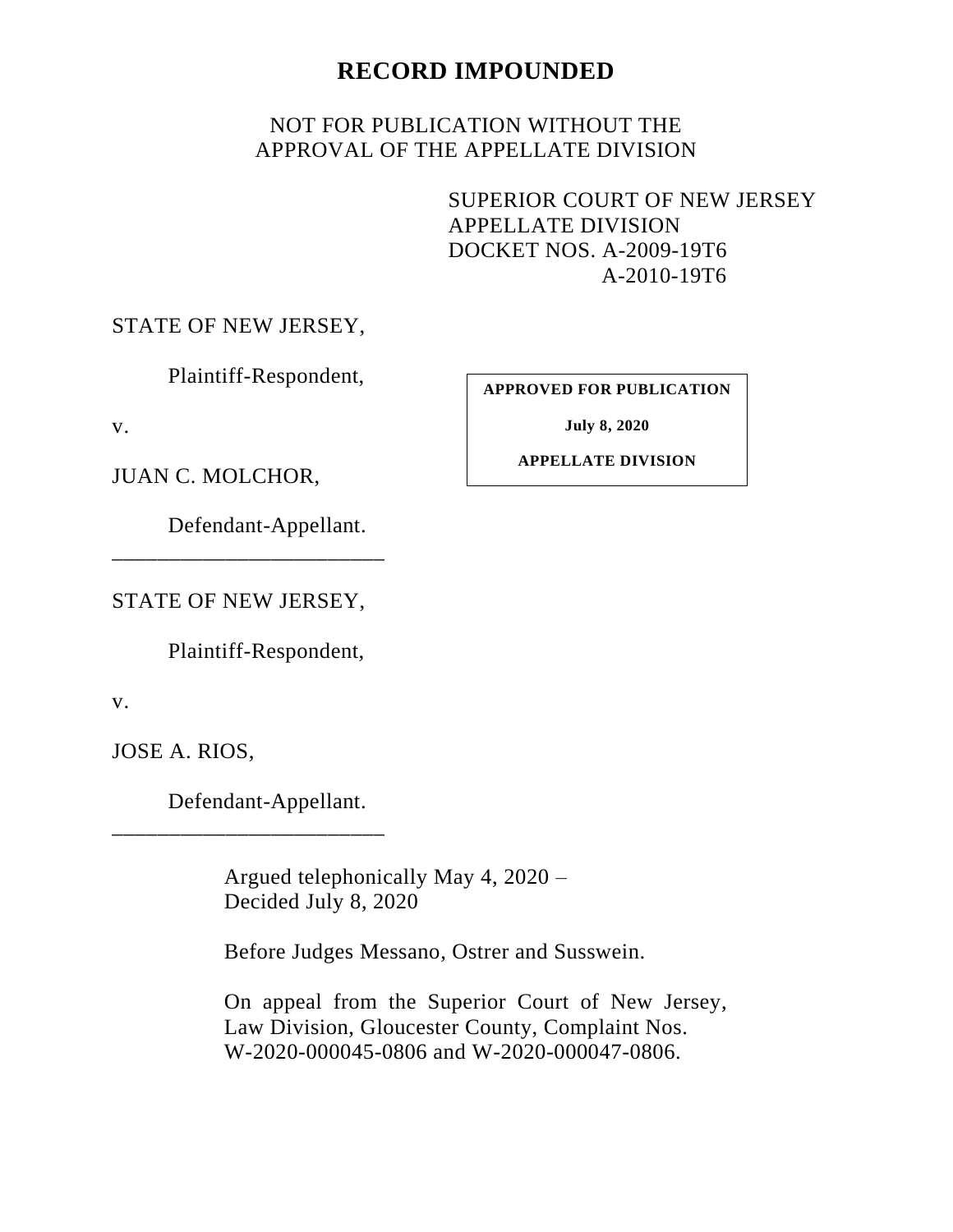Cristina L. Vazquez argued the cause for appellant Juan C. Molchor.

Tamar Yael Lerer, Assistant Deputy Public Defender, argued the cause for appellant Jose A. Rios (Joseph E. Krakora, Public Defender, attorney; Tamar Yael Lerer, of counsel and on the briefs).

Jonathan I. Amira, Special Deputy Attorney General/Acting Assistant Prosecutor, argued the cause for respondent (Christine A. Hoffman, Acting Gloucester County Prosecutor, attorney; Jonathan I. Amira, of counsel and on the briefs).

Sarah C. Hunt, Deputy Attorney General, argued the cause for amicus curiae Attorney General of New Jersey (Gurbir S. Grewal, Attorney General, attorney; Sarah C. Hunt, of counsel and on the brief).

Alexander R. Shalom argued the cause for amicus curiae American Civil Liberties Union of New Jersey (American Civil Liberties Union of New Jersey, attorneys; Katherine Eliza Haas, Alexander R. Shalom, and Jeanne M. LoCicero, on the brief).

The opinion of the court was delivered by

OSTRER, J.A.D.

These consolidated pretrial detention appeals raise the question: does the Criminal Justice Reform Act (CJRA or Act), N.J.S.A. 2A:162-15 to -26, authorize a court to detain arrestees who are undocumented immigrants in order to thwart their potential removal from the country by federal immigration officials, and thereby to assure they appear at trial? Construing the Act in light of its legislative history and persuasive federal authority, we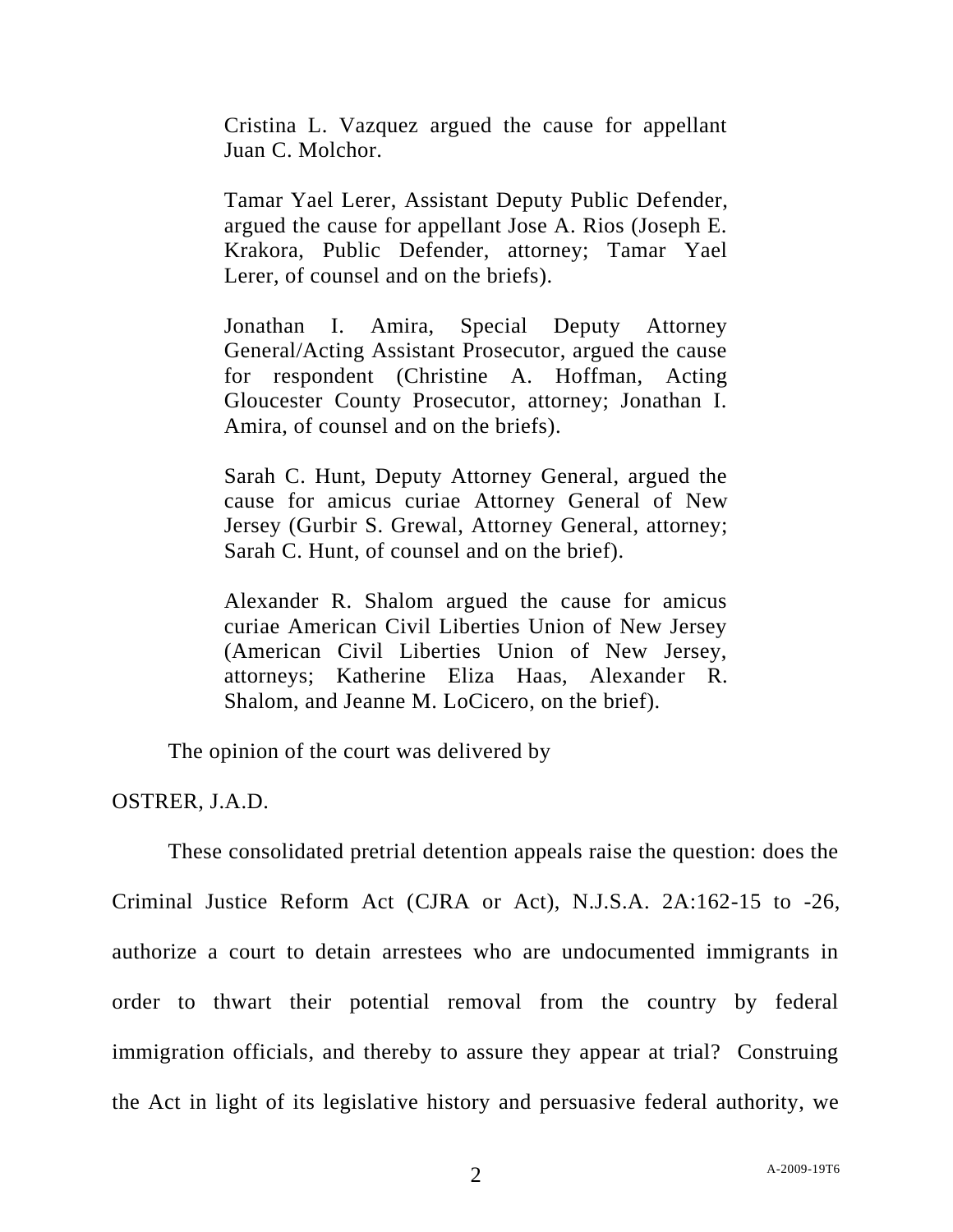conclude it does not. Rather, the risk of a defendant's failure to appear justifying detention must arise from the defendant's own misconduct, not the independent acts of a separate arm of government that may prevent a defendant from appearing. The trial court erred in detaining defendants in part out of concern that their possible removal from the country would prevent their appearance at trial. The trial court also lacked sufficient evidence for its finding that no conditions would reasonably assure that they would not obstruct justice, and, in Rios's case, would not pose a risk to the safety of others. Therefore, we reverse the trial court's orders and remand for further consideration.

## I.

Jose A. Rios and Juan Molchor were both arrested and charged with second degree aggravated assault, N.J.S.A. 2C:12-1(b)(1), and fourth degree criminal mischief, N.J.S.A. 2C:17-3(a)(1). According to the State's version of events,<sup>1</sup> Rios, Molchor and a third person engaged in a fight with an acquaintance, Hugo Alvarez, at a party at Alvarez's address. Defendants allegedly punched Alvarez, and struck him repeatedly on the head with beer bottles. Alvarez suffered a severe laceration, and briefly lost consciousness.

<sup>&</sup>lt;sup>1</sup> We rely on the complaint-warrants, affidavits of probable cause, preliminary law enforcement incident reports, police reports, and the assistant prosecutor's statements at the detention hearing.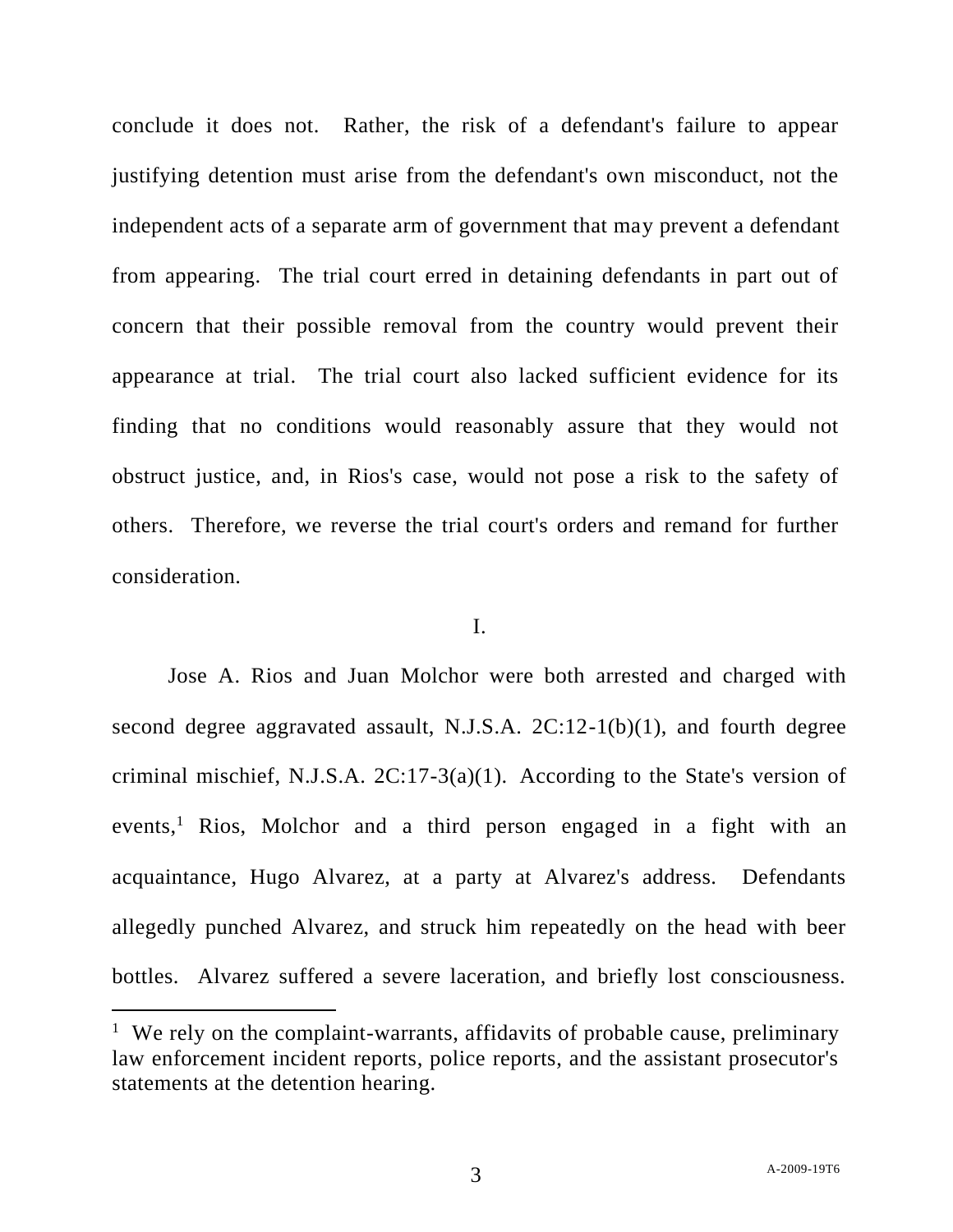Defendants also allegedly damaged Alvarez's and another vehicle. Both Rios and Molchor left the scene in a car, but police stopped them. They appeared to be under the influence when arrested. Rios was also charged with driving under the influence. N.J.S.A. 39:4-50. He was twenty-two years old. Molchor was twenty-one.

On the risk scale for failure to appear, defendants' Public Safety Assessments (PSAs) rated them both "1," the lowest risk. The PSAs rated them "2" on the risk scale for new criminal activity. Neither defendant triggered a "New Violent Criminal Activity Flag." Defendants had no prior convictions, failures to appear, or adjudications of delinquency. The PSAs recommended defendants' release conditioned on monthly reporting.

Highlighting defendants' immigration status, the State moved for pretrial detention in separate hearings. The State argued that because Rios is "undocumented," he posed a "risk of flight," and "there is concern that if he is taken into federal custody on possibly an ICE [Immigration and Customs Enforcement] detainer that the alleged victim will not be able to have the ... benefit of justice from having a fair trial . . . ." The assistant prosecutor stated he believed it "very likely" that would happen, without presenting any evidence ICE was interested in Rios.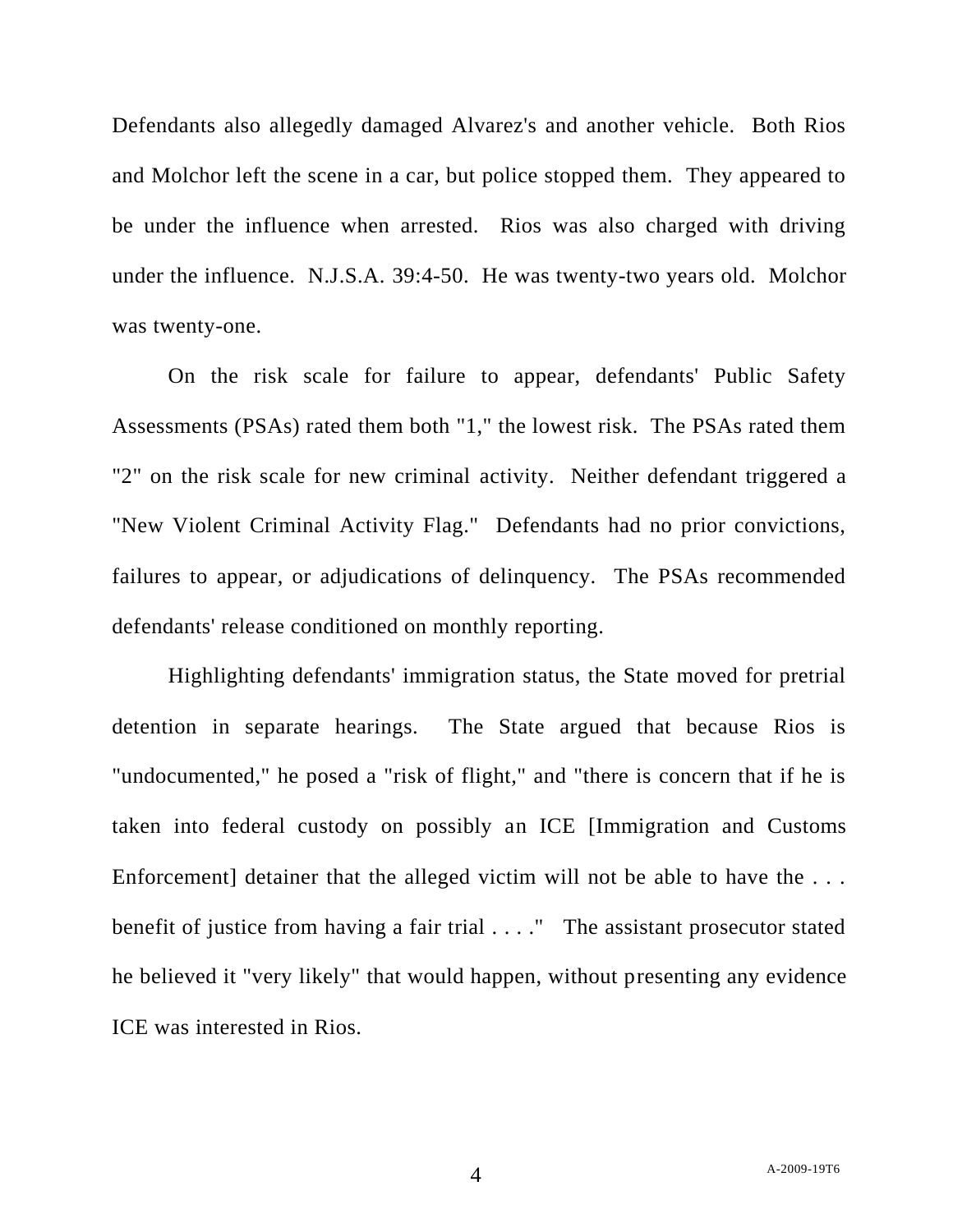In making a similar argument in Molchor's case, the assistant prosecutor appeared to equate Molchor's potential involuntary detention by federal immigration officials as "flight." He stated, "[H]e is an undocumented immigrant which gives the State serious concern with respect to risk of flight given the nature and seriousness of these charges. If for instance Mr. Molchor was to become detained in federal custody the State would have serious difficulty having him appear . . . ."

The State argued that the PSA "[did] not take immigration status into account," and suggested that Rios could have "prior failures to appear or other matters [the State was] unaware of if he used other identifiers." In both cases, the State also asserted that defendants lived within "five minutes" of Alvarez, and posed a risk of retaliation against the alleged victim. In each case, the assistant prosecutor also argued that each defendant was "charged with a crime of serious risk that he will impose a danger to any other person of the community."

In opposing detention, defense counsel highlighted defendants' PSA scores and recommendations of release. He argued in Molchor's case that there was no evidence of an ICE detainer; and the State could inform ICE that Molchor's presence was needed at trial. He argued in both cases that a nocontact order would suffice to protect the alleged victim. Lastly, he argued the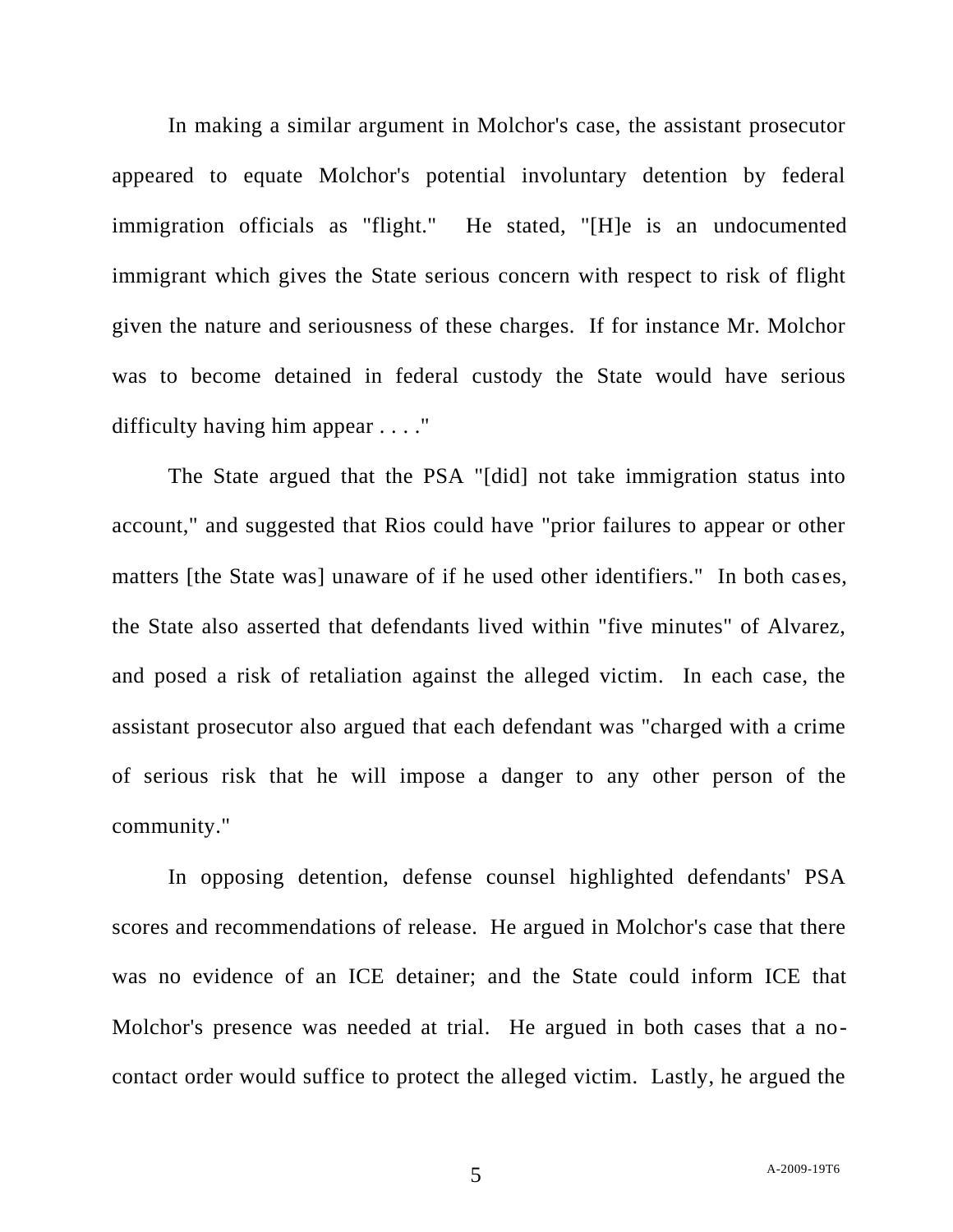State, in alleging risk to the safety of others, inappropriately relied solely on the offense charged.

The court accepted the State's argument that detention was needed to prevent defendants' non-appearance as a result of their potential removal from the country. In Rios's case, the court stated, in response to defense counsel's argument for release, "[E]verything you say I agree with under normal circumstances, but your client is an admitted, undocumented illegal alien which raises major concerns for whether he's going to be here to answer to these charges." The judge indicated that his concern related not to the risk Rios might intentionally absent himself, but the risk ICE might prevent him from appearing: "ICE needs to be contacted before he is released. They may choose to deport him at this point, I don't know." The judge then referred to the risk of "flight," without clarifying whether he meant defendant's volitional acts, or ICE's intervention. "I'm not keeping him because of the seriousness of the charges, but I am keeping him because of the seriousness of the charges and the concern . . . of flight which will lead to his failure to appear in court for these matters."

Without specifically addressing the efficacy of a no-contact order, the judge added, "[T]here's a concern, which I don't think can be resolved, with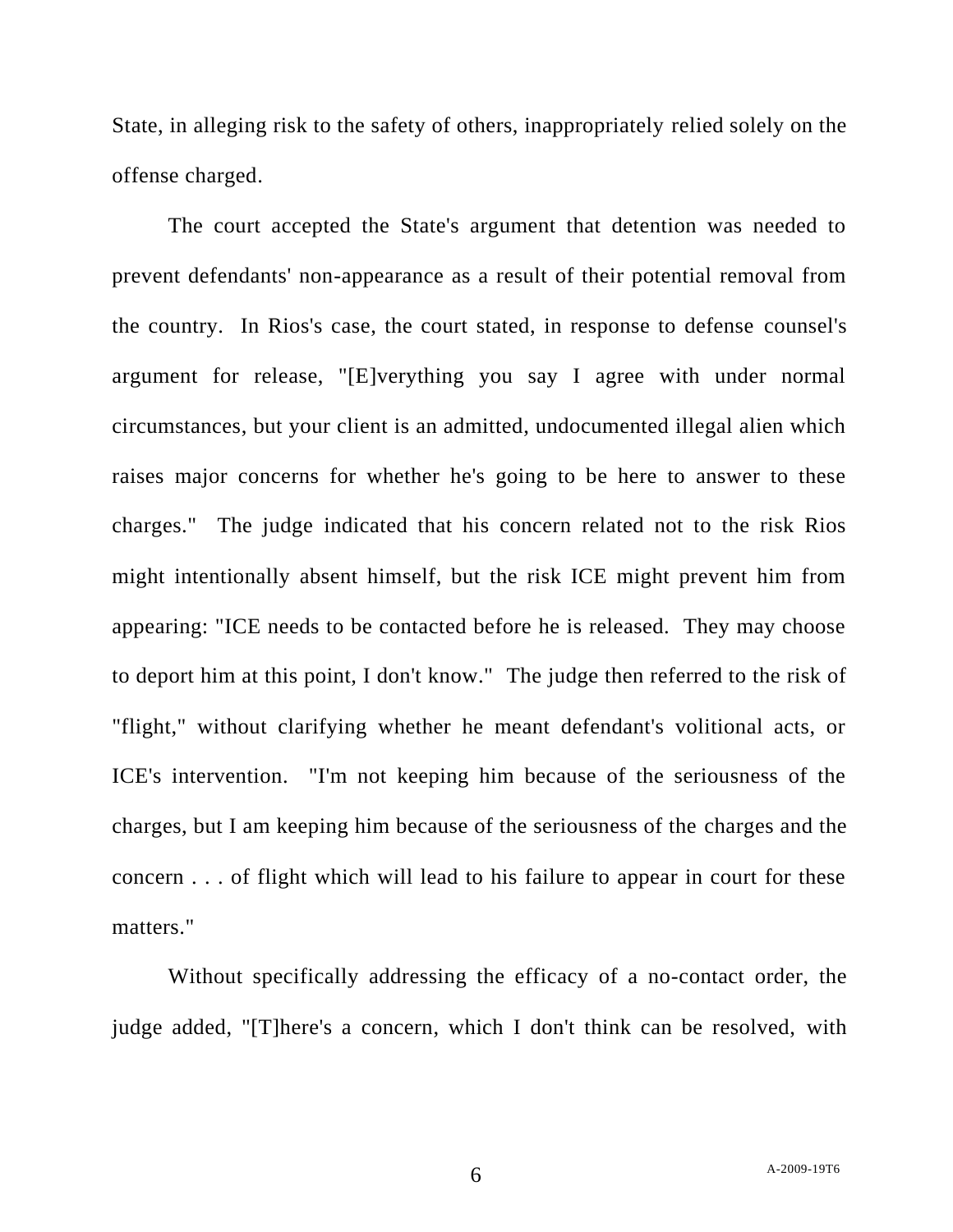him attempting to obstruct the criminal justice process by contact with the victims in this case."

In Molchor's case, the judge again expressed concern that defendant would not appear because of his immigration status. He stated that "everything else being equal," he "would probably [be] subject to release." However, "the seriousness of the charge coupled with the fact that [he was] looking at severe jail time[,] [a]nd the fact that he is an illegal undocumented alien" created "great concern . . . that he [would] be available to answer for these charges." The judge added that "ICE needs to be notified by the State . . . . Let it shake out where it shakes out. I don't feel comfortable releasing him." The court also stated that Molchor could potentially "interfere with the State's process by contact with the victim."

The court entered nearly identical written orders that embodied the court's conclusions. In each, the court included, as its sole finding of fact and conclusions of law, "The nature and circumstances of the offenses charged. Particular circumstances, specifically, Defendant is an illegal alien." Additionally, the court stated in Rios's order, "Based upon the seriousness of these charges and his immigration status, the court finds by clear and convincing evidence that there are no conditions of release which will assure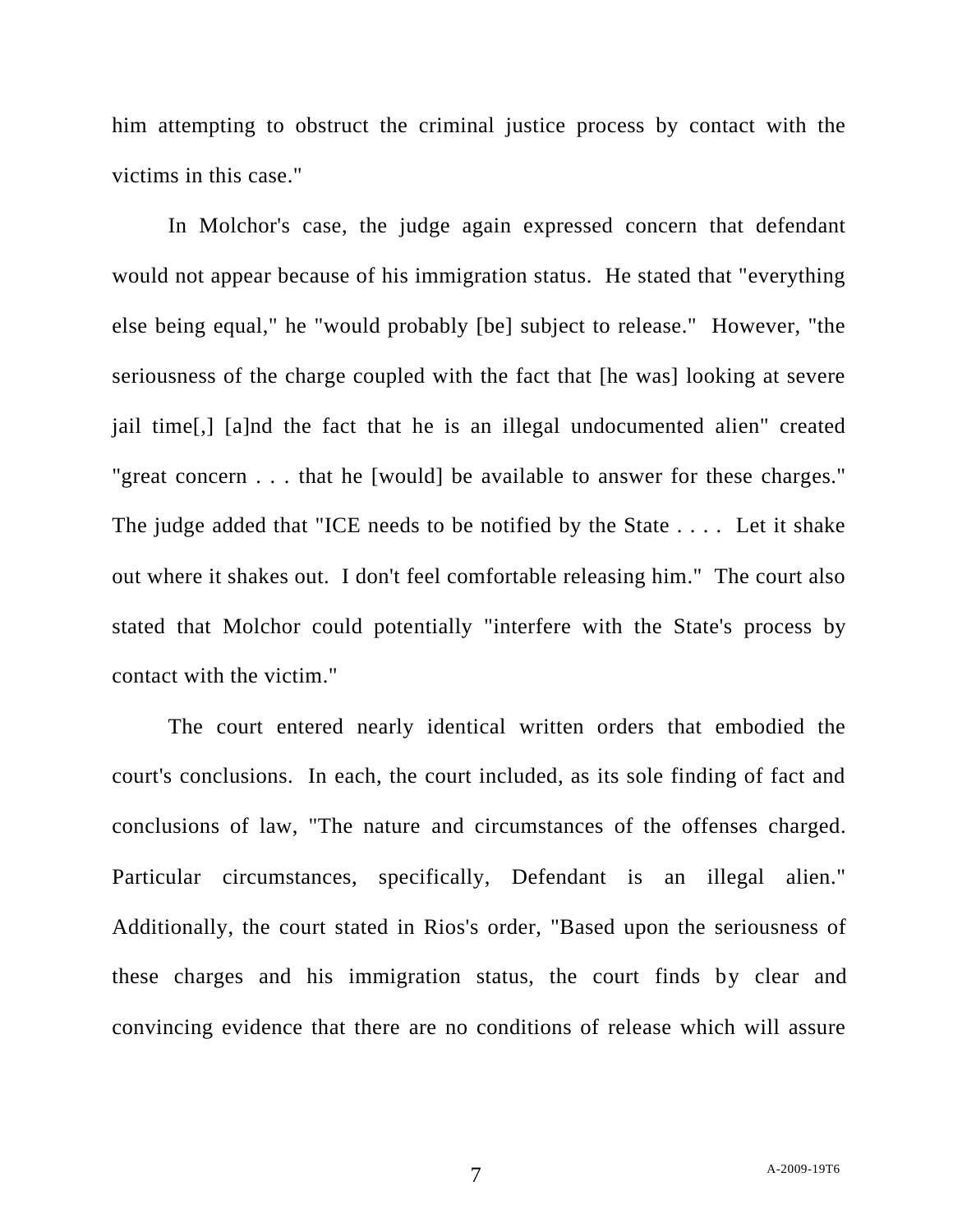his appearance in court." The court stated virtually the same thing in Molchor's order.

The court also relied upon the seriousness of the charges and defendant's immigration status in finding there were no conditions "which will assure that the defendant will not be attempting to obstruct the criminal justice processes by contact with the victim." Without explanation, in Rios's order, the court also found by clear and convincing evidence that there was no amount of monetary bail, non-monetary conditions, or a combination of the two that "would reasonably assure . . . the protection of the safety of any other person or the community . . . ."

These appeals followed. We asked for supplemental briefs and granted amicus status to the Attorney General and the American Civil Liberties Union (ACLU).

## II.

Defendants and the ACLU argue defendants were detained because of their immigration status, and the perceived threat that federal immigration action would prevent them from appearing. They contend the CJRA does not permit detention on those grounds. They argue the risk a defendant may fail to appear justifying detention must arise from the defendant's own volitional acts, not the intervening acts of another governmental entity. In the alternative, they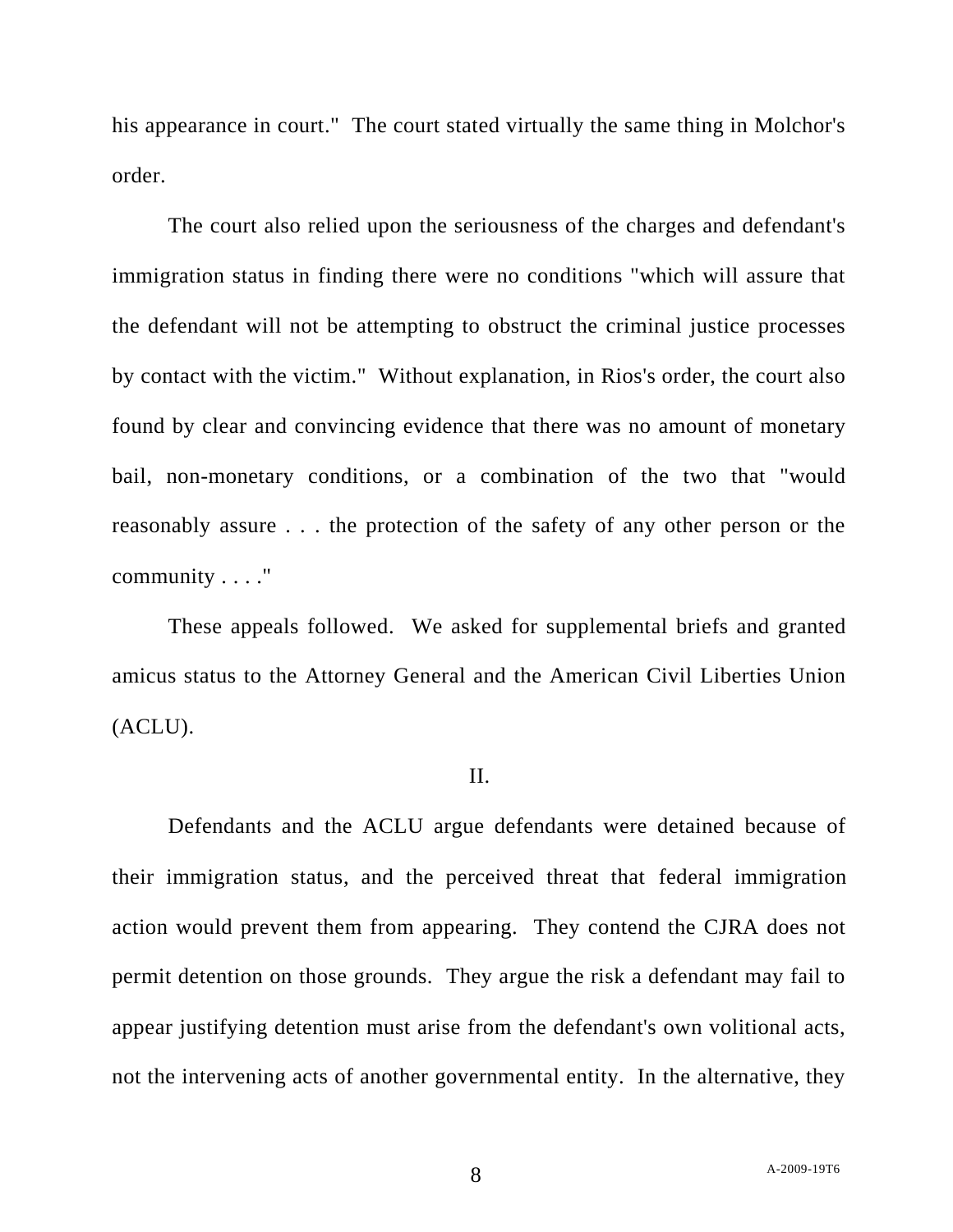argue if the threat of removal is an appropriate consideration regardless of a defendant's volitional acts, the threat must be imminent, and the State must diligently seek its delay. As there was no evidence that ICE had even lodged a detainer or otherwise expressed interest in defendants – and given the inherent uncertainty in federal immigration law and proceedings – they argue the threat of their removal was too remote to justify detention. Defendants also contend there was insufficient evidence to support the court's conclusion that detention was necessary to prevent obstruction of justice, or in Rios's case, to protect others' safety.

The State and the Attorney General respond that a defendant's volitional conduct is not required in evaluating the risk he (or she) may not appear in court. They contend that the court may consider the risk of non-appearance created by other governmental actors. They argue, based on their interpretation of federal immigration law and practice, federal immigration enforcement action leading to removal was sufficiently likely in defendants' cases to justify detention. They add that detention in this case was warranted based on the totality of factors, including defendants' alleged lack of community ties – although the record is silent on the subject – and the seriousness of the charges.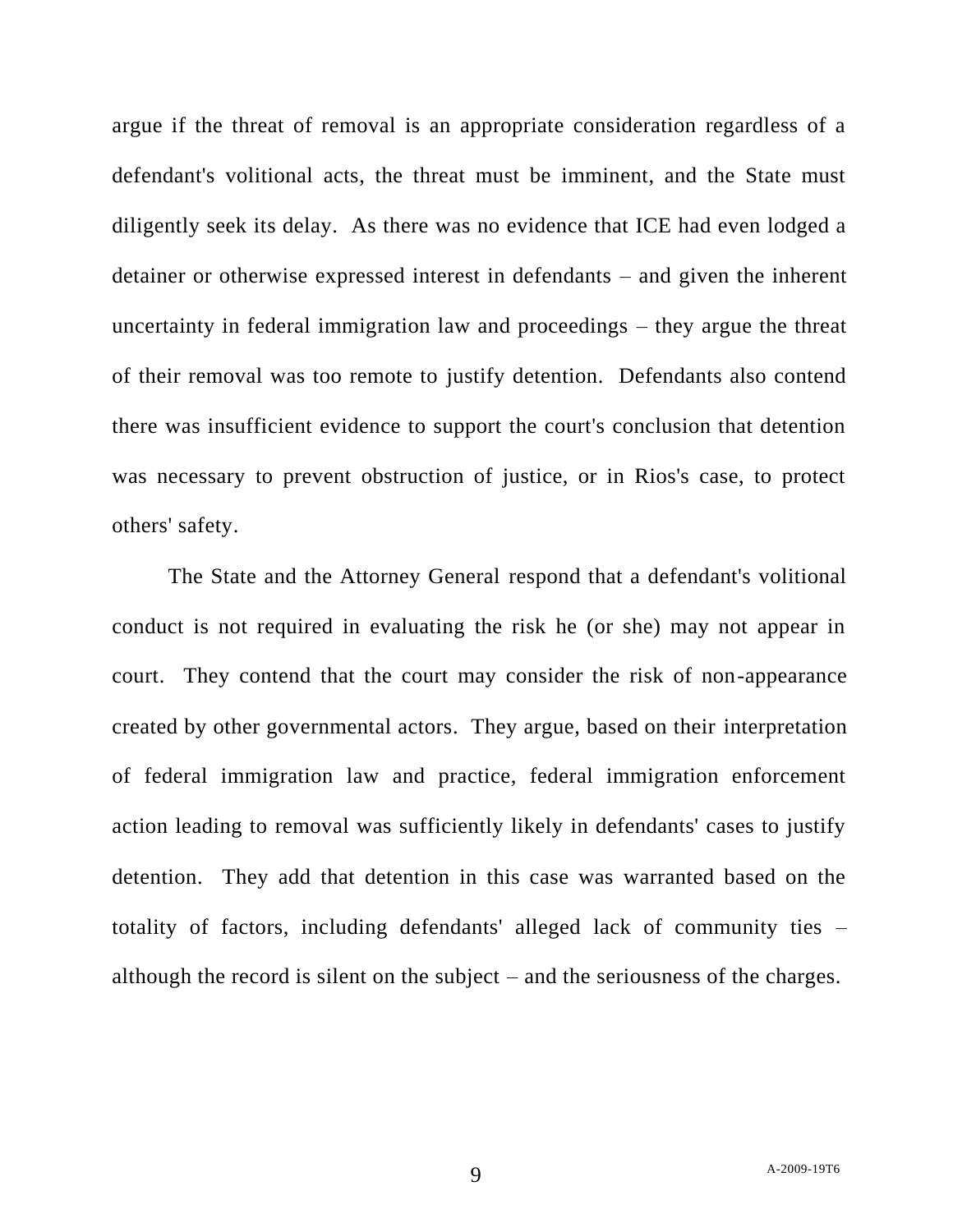We review the trial court's detention decision for an abuse of discretion, meaning, we may reverse the trial court if it ordered detention "by relying on an impermissible basis, by relying upon irrelevant or inappropriate factors, by failing to consider all relevant factors, or by making a clear error in judgment." State v. S.N., 231 N.J. 497, 500 (2018). Also, we generally will not defer to the trial court if it fails to provide the "factual underpinnings and legal bases" for its discretionary decision. Id. at 516 (quoting State v. C.W., 449 N.J. Super. 231, 255 (App. Div. 2017)). We review de novo questions of the CJRA's meaning. State v. Pinkston, 233 N.J. 495, 507 (2018). Consequently, we review de novo a detention decision "based upon a misconception of the law." C.W., 449 N.J. Super. at 255.

We assume the reader's general familiarity with the history of the CJRA, and its mandate for the presumptive pre-trial release of all defendants except those charged with murder and offenses for which a life term is possible, unless the court finds by clear and convincing evidence that no release conditions "would reasonably assure the eligible defendant's appearance in court when required, the protection of the safety of any other person or the community, and that the eligible defendant will not obstruct or attempt to obstruct the criminal justice process." N.J.S.A. 2A:162-18(a)(1); see generally State v. Robinson,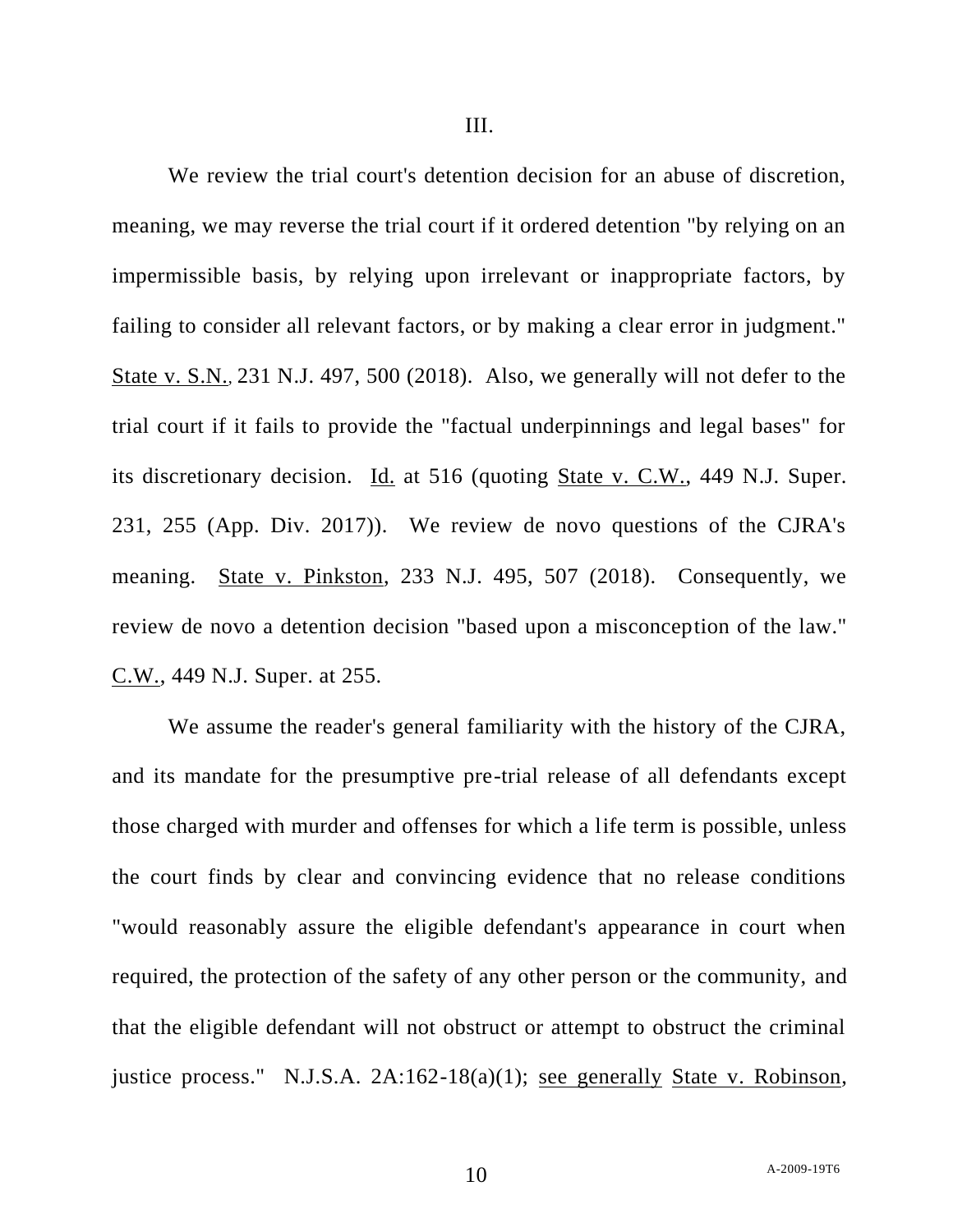229 N.J. 44, 52-62 (2017) (describing CJRA background and summarizing the Act).

We focus on a court's power to detain if no release conditions "would reasonably assure the eligible defendant's appearance in court when required." N.J.S.A. 2A:162-18(a)(1). The Act's language matches that of the Constitutional amendment authorizing pre-trial detention, stating that "[p]retrial release may be denied to a person if the court finds that no amount of monetary bail, non-monetary conditions of pretrial release, or combination of monetary bail and non-monetary conditions would reasonably assure the person's appearance in court when required  $\dots$ ." N.J. Const., art. I,  $\P$  11; see also N.J.S.A. 2A:162-19(a)(7)(a) (stating that a prosecutor may seek detention in any case in which "the prosecutor believes there is a serious risk that . . . the eligible defendant will not appear in court as required"). $2$ 

In determining whether detention is necessary, the trial court "may take into account," among other factors, "[t]he history and characteristics of the eligible defendant." N.J.S.A. 2A:162-20(c). We conclude a defendant's immigration status is a "characteristic," notwithstanding the Act does not

<sup>&</sup>lt;sup>2</sup> Although we refer to the Constitutional amendment, we confine ourselves to construing the Act, as "[c]ourts should not reach a constitutional question unless its resolution is imperative to the disposition of the litigation." Randolph Town Ctr., L.P. v. County of Morris, 186 N.J. 78, 80 (2006).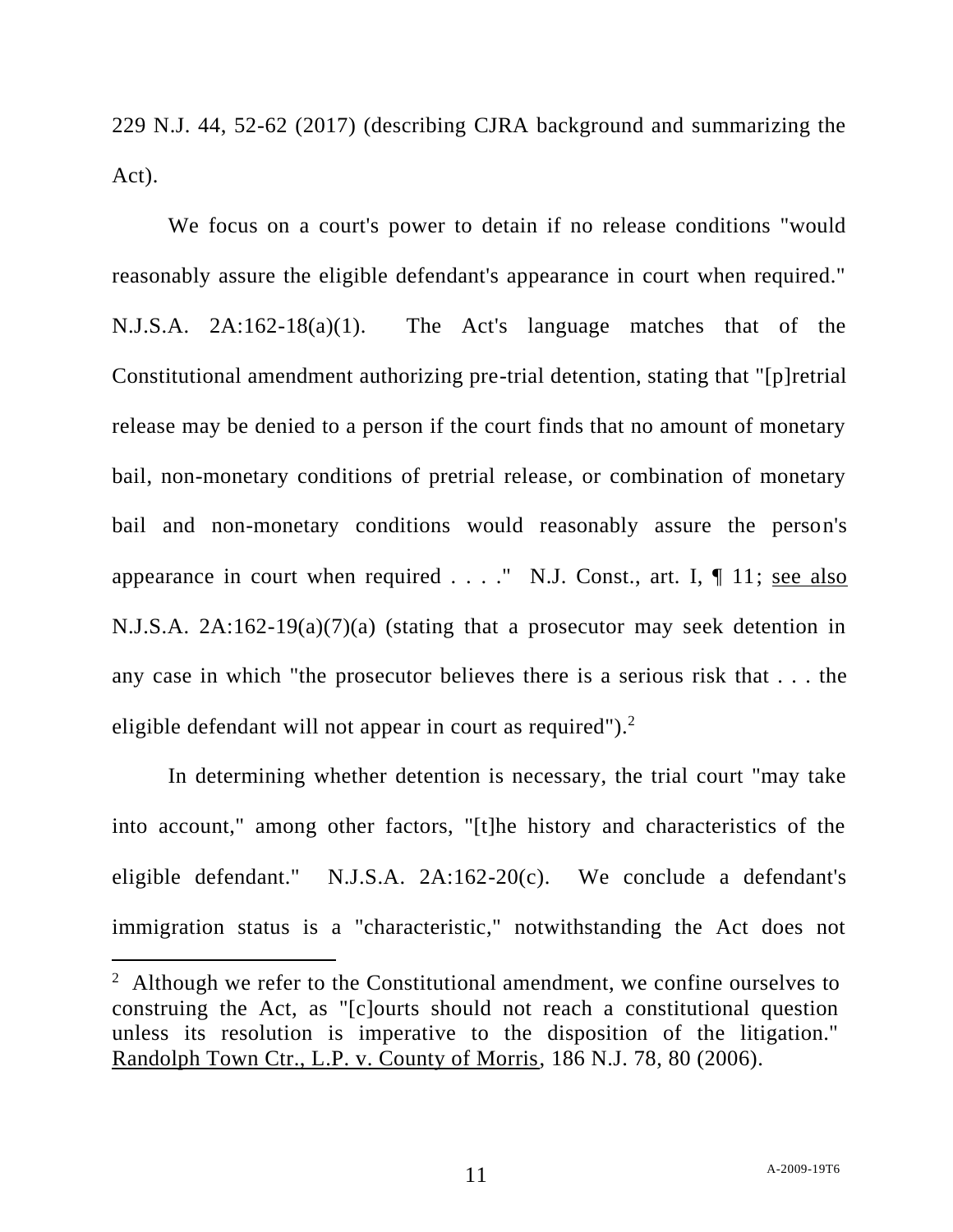explicitly mention it in a non-exclusive list of characteristics.<sup>3</sup> In <u>State v.</u> Williams, 452 N.J. Super. 16, 21-22 (App. Div. 2017), we held that the defendant's pregnancy could be considered as a factor potentially impacting whether pretrial detention was necessary, despite it not being explicitly listed in N.J.S.A. 2A:162-20. Similarly, applying the pre-CJRA bail regime, the Supreme Court stated, "When bail is set, it is entirely appropriate to consider a defendant's immigration status in evaluating the risk of flight or nonappearance." State v. Fajardo-Santos, 199 N.J. 520, 531 (2009).

The person's status along with the action or inaction of federal immigration officials may prompt a defendant to react in different ways. A person's status may include, for example, whether the person is an undocumented entrant to the country, the person has overstayed a visa, or the

(2) whether, at the time of the current offense or arrest, the eligible defendant was on probation, parole, or on other release pending trial, sentencing, appeal, or completion of sentence for an offense under federal law, or the law of this or any other state ....

 $3$  N.J.S.A. 2A:162-20(c) states that "history and characteristics" include:

<sup>(1)</sup> the eligible defendant's character, physical and mental condition, family ties, employment, financial resources, length of residence in the community, community ties, past conduct, history relating to drug or alcohol abuse, criminal history, and record concerning appearance at court proceedings; and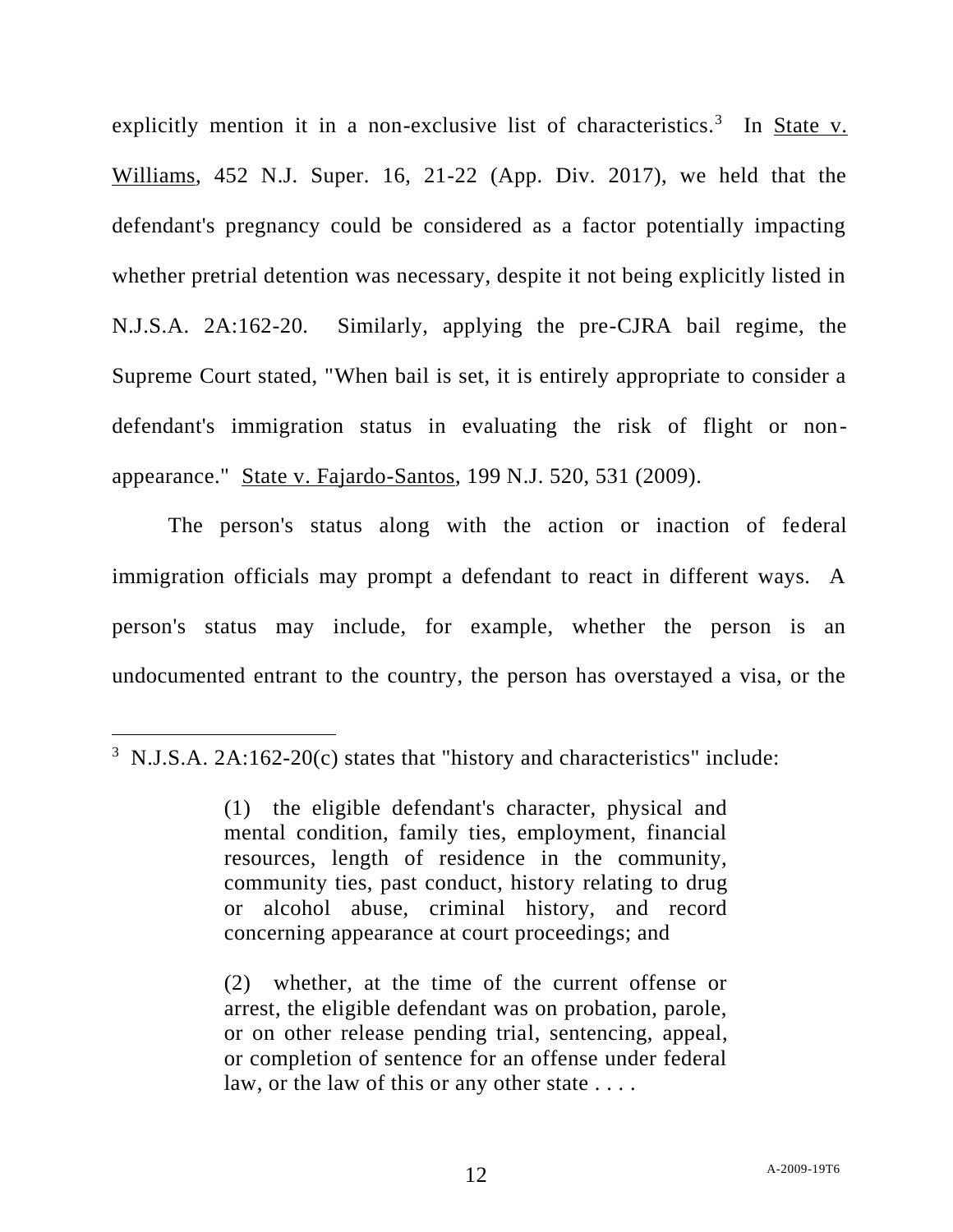person is a permanent resident. Federal immigration action may include, for example, whether a detainer has been lodged, whether federal officials have released the defendant on bond or parole after arrest,<sup>4</sup> whether an order of removal has been issued, and whether such an order has been stayed.

Absent any action by immigration officials, a person's status conceivably may, under the totality of circumstances, have little impact on whether he or she will appear in court. However, that may change, for example, with the lodging of a detainer, which "announces ICE's decision to obtain custody of the defendant in order to arrest and remove him, and . . . sets in motion the entire removal process." Fajardo-Santos, 199 N.J. at 531 (citing 8 C.F.R. § 287.7(a)). The triggering event may prompt some defendants to flee to avoid removal; others may want to submit to removal, as a more palatable option than the risk of conviction and incarceration following trial; and yet, others may "vigorously contest removal" to remain here and to fight State charges. Id. at 531-32. Their response may depend on factors related to their individual status and the particular stage of the immigration process; and their response may depend on other circumstances, such as their ties to the community, family and work, and their resources to fight to remain in the country.

<sup>4</sup> See Nielsen v. Preap, \_\_\_ U.S. \_\_\_, \_\_, 139 S.Ct. 954, 958-59 (2019) (interpreting statute authorizing such release subject to exceptions).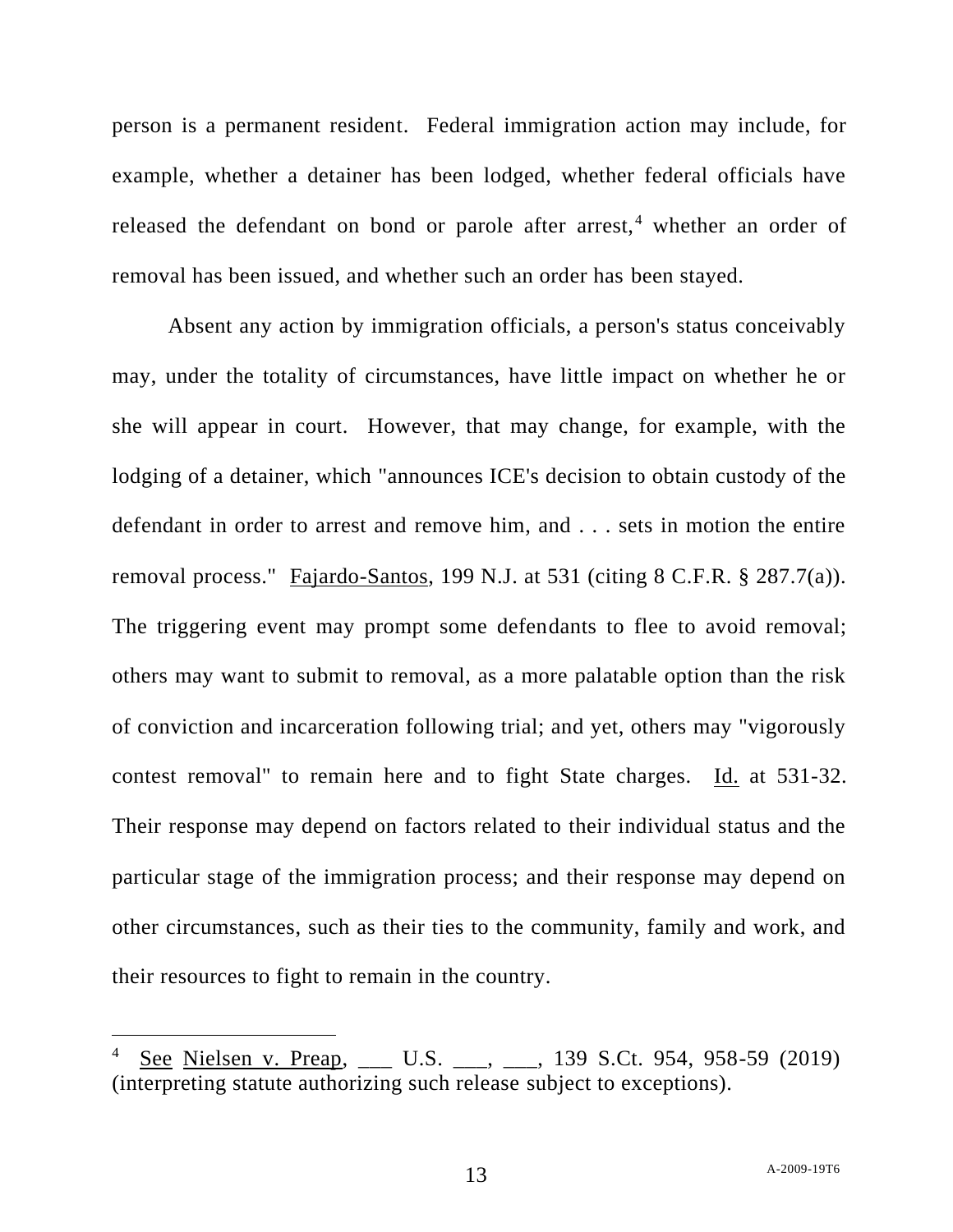The Court's observations in Fajardo-Santos are pertinent here, although the Court made them in determining if it was appropriate, under the pre-CJRA regime, to increase bail of an undocumented immigrant after a detainer was filed. Under the CJRA, a court may consider facts regarding a defendant's immigration status, and the immigration proceedings, if any, that pertain to him or her, along with all other relevant circumstances, because they may affect a person's decision whether or not to appear in court as required. Critically, the two forms of non-appearance that the Fajardo-Santos Court considered involved a defendant's volitional act: purposely absenting oneself from court and intentionally submitting to federal removal proceedings.<sup>5</sup>

The question presented here is whether the CJRA permits a court to detain a defendant who would otherwise likely appear of his own volition, to thwart federal immigration officials who may prevent him from doing so. In other words, may a defendant be detained where release conditions may be

<sup>&</sup>lt;sup>5</sup> Notably, Fajardo-Santos was still entitled to pre-trial release after the federal immigration detainer was lodged, although the release was conditioned on a higher monetary bail. The Constitution then mandated, in non-capital offenses, that "all persons shall, before conviction, be bailable by sufficient sureties," N.J. Const., art. I,  $\P$  11 (2016). "Sufficient sureties" meant a bond amount that "will insure [the defendant's] appearance at the trial." State v. Johnson, 61 N.J. 351, 359-60 (1972); see also State v. Steele, 430 N.J. Super. 24, 35 (App. Div. 2013).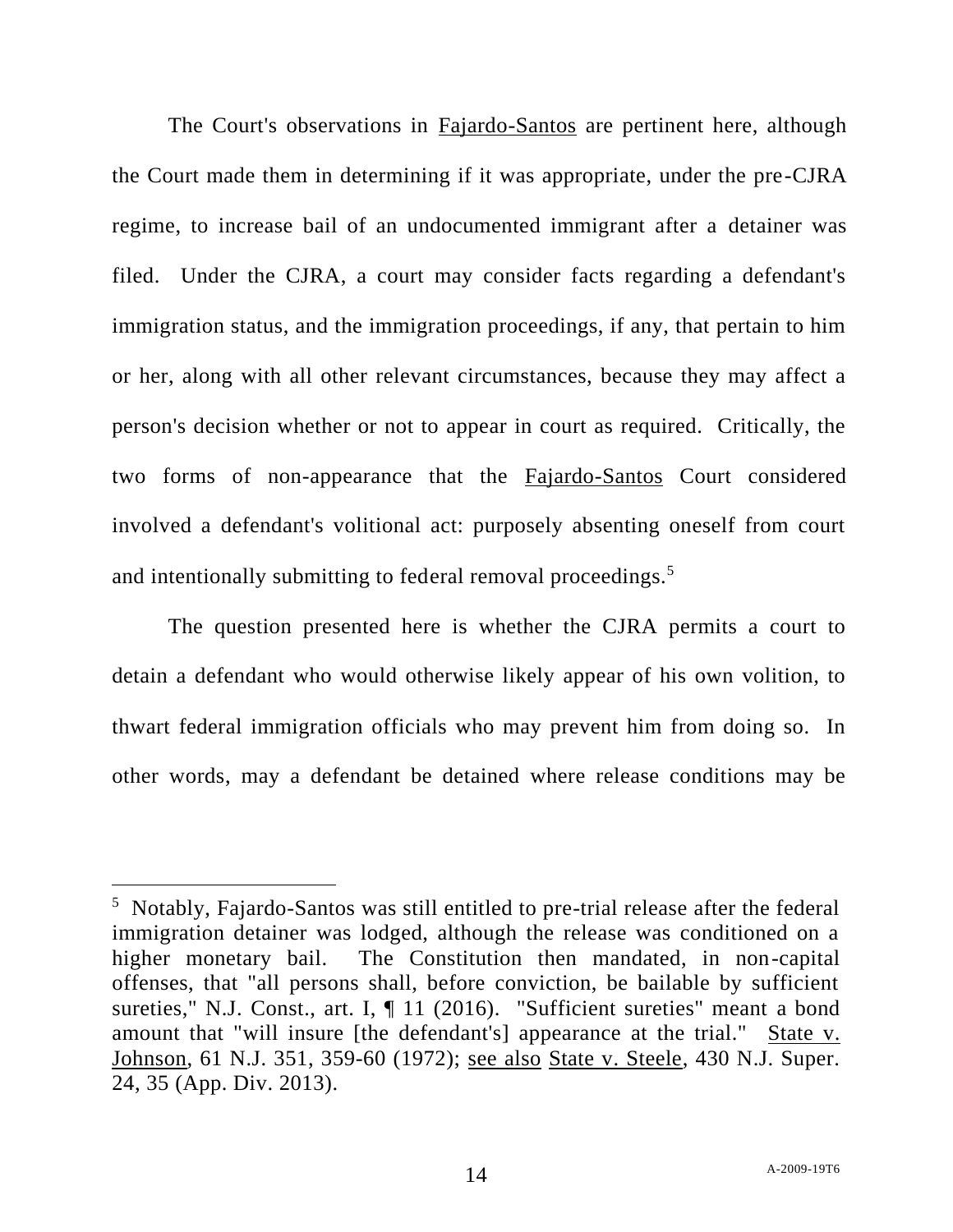crafted to assure the defendant's appearance, but for his possible detention and removal by federal immigration officials.

Our goal is to discern and implement the Legislature's intent in adopting the CJRA. Pinkston, 233 N.J. at 504. We begin with the Act's plain language and "give the law's words their generally accepted meaning." State v. Ingram, 230 N.J. 190, 203 (2017) (citing N.J.S.A. 1:1-1). "If the plain language chosen by the Legislature 'leads to a clearly understood result' that is consistent with the legislative objectives of the statute and its context with related provisions, we apply the law as written." State v. Robinson, 217 N.J. 594, 604 (2014) (first quoting State v. Hudson, 209 N.J. 513, 529 (2012); and then citing State v. Rangel, 213 N.J. 500, 509 (2013)). "We may not 'rewrite a plainly written' statute 'or presume that the Legislature intended something other than that expressed by way of the plain language.'" State v. McCray, 458 N.J. Super. 473, 484 (App. Div. 2019) (quoting DiProspero v. Penn, 183 N.J. 477, 492  $(2005)$ ).

On the other hand, if the statutory language is not clear, as with any issue of statutory construction, "a court may resort to extrinsic evidence for guidance, including legislative history and committee reports." In re Kollman, 210 N.J. 557, 568 (2012). Regarding the CJRA, we also carefully consider federal case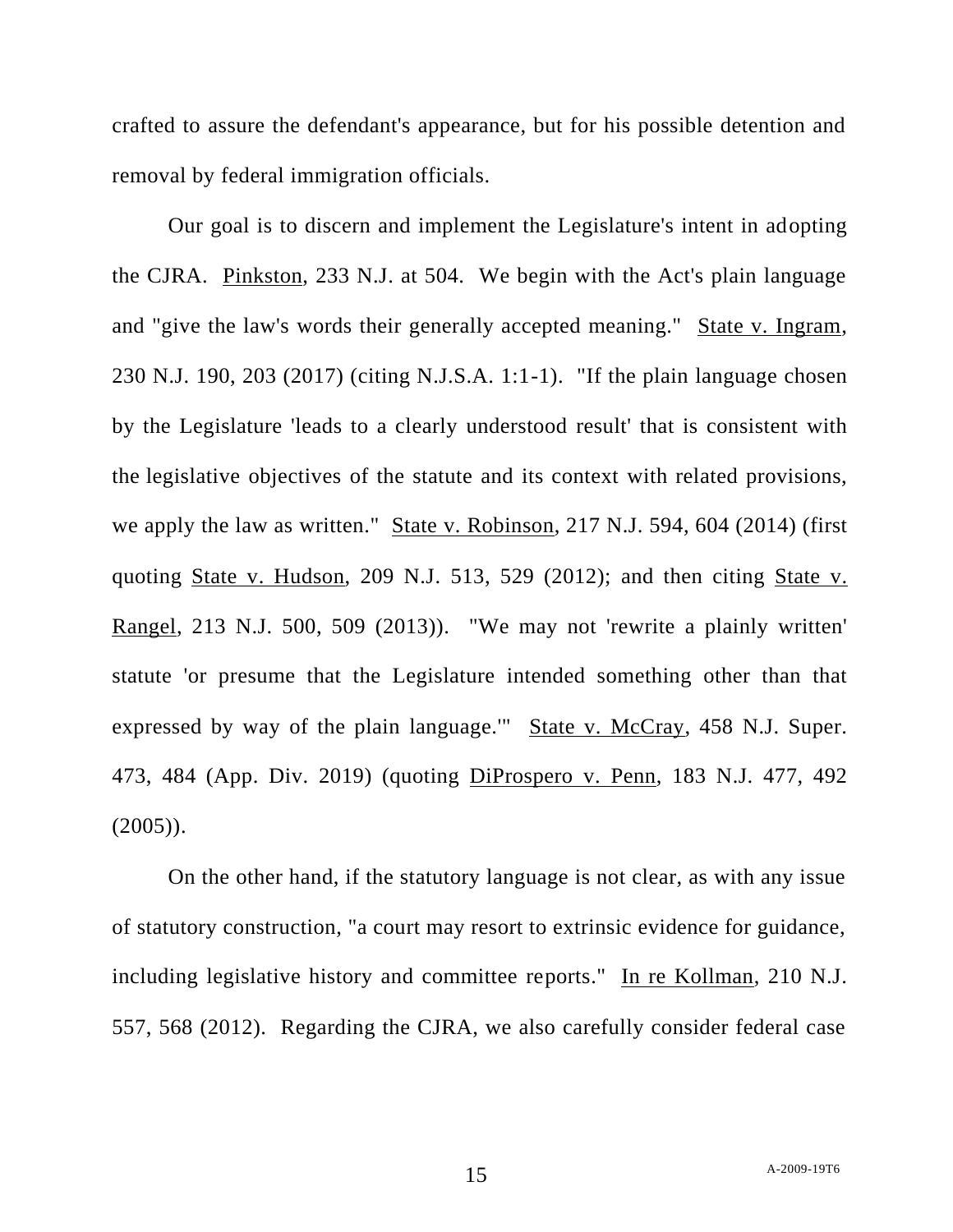law interpreting the federal Bail Reform Act, upon which the CJRA was modeled. Pinkston, 233 N.J. at 504-05.

The CJRA's plain language does not resolve the question whether the risk of a defendant's failure to appear justifying detention must arise from the defendant's own volitional acts, and not federal officials' independent acts that prevent a defendant from appearing. N.J.S.A. 2A:162-18 does not explicitly dictate that release conditions that fail to reasonably assure the person's appearance in court when required must fail because of the defendant's volitional acts, or someone else's. Yet, read in context, one may plausibly construe the statute to require a defendant's volitional act, as the other grounds for detention – threatening "the safety of another person or the community," or "obstructing or attempting to obstruct the criminal justice process" – necessarily involve volitional acts. N.J.S.A. 2A:162-19 ambiguously refers to the "serious risk that . . . the eligible defendant will not appear in court as required." While the provision does not expressly require that the risk arise from a defendant's volitional acts, one may infer that requirement, since the provision refers to the defendant's response to requirements to appear.

The interpretive statement to the constitutional amendment, which the Legislature supplied, explained to voters that the language found now in Article I, Paragraph 11 (and in N.J.S.A. 2A:162-18) "would give a court the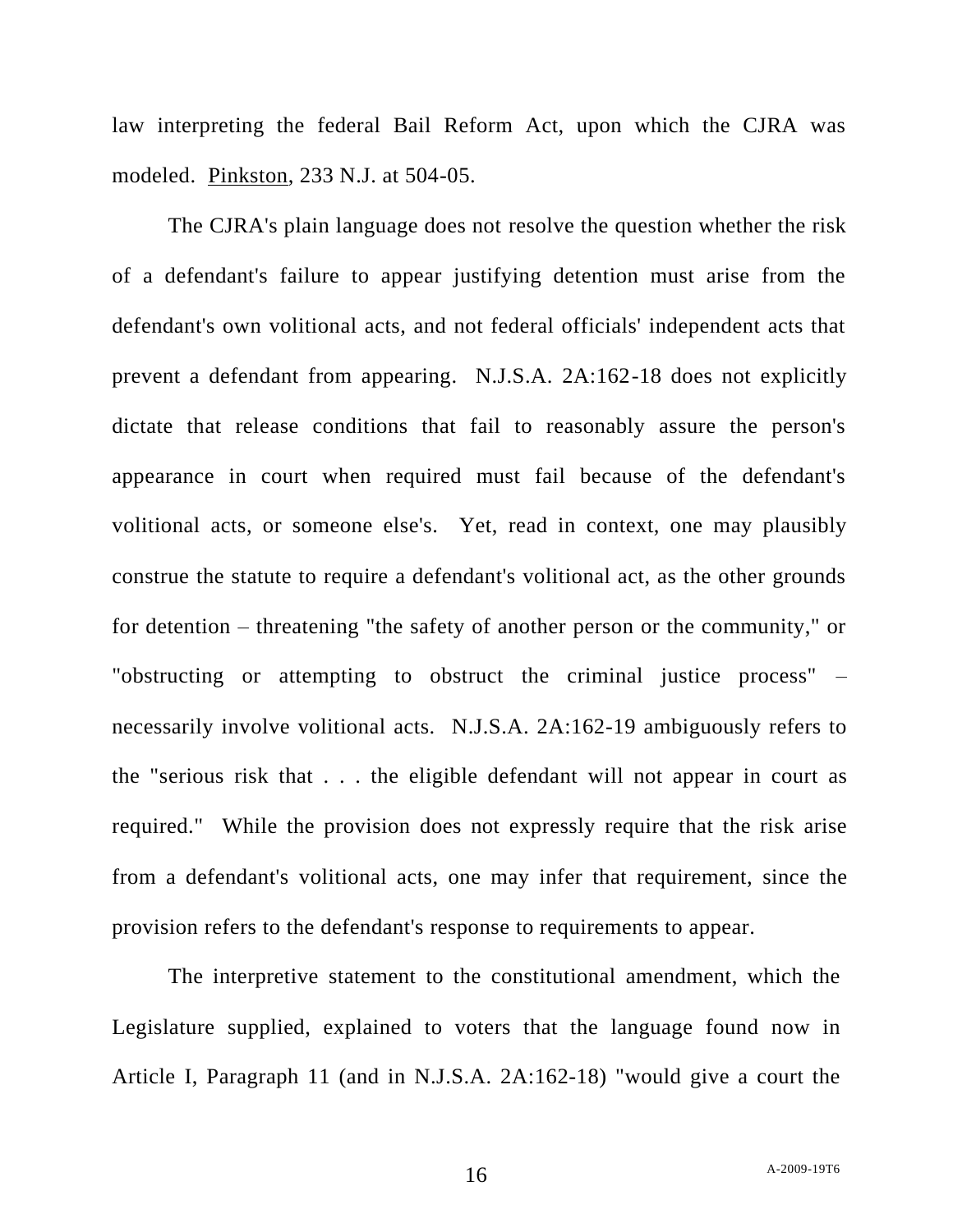option of ordering a person to remain in jail in some situations. The court could order such detention based upon concerns that the person, if released: will not return to court." Sen. Concurrent Res. 128 (216th Legis.) (July 10, 2014). An interpretive statement is designed to be "an aid to understanding the matter under consideration." Bd. of Chosen Freeholders v. State, 159 N.J. 565, 582 (1999). We may presume the Legislature, in utilizing the same language in the Act, had that same meaning in mind. By referring to a defendant's "return," the provision arguably implies a defendant's volitional act. Alternatively, a person's return to court may be blocked by others.

In light of the Act's ambiguity, we turn to its legislative history. As the Supreme Court observed, the CJRA's enactment followed recommendations of the Joint Committee on Criminal Justice (Joint Committee). Robinson, 229 N.J. at 53-54 (discussing report of the JCCJ).<sup>6</sup> The Legislature adopted the CJRA to implement the proposed reforms. In construing a statute, we may look for guidance to the statements of intent that a study commission expressed in recommending the statute's enactment. See In re LoBasso, 423 N.J. Super. 475, 490-91 (App. Div. 2012) (interpreting expungement statute

<sup>6</sup> The Joint Committee's report (JCCJ Report) may be found at http://www.judiciary.state.nj.us/pressrel/2014/FinalReport\_3\_20\_2014.pdf.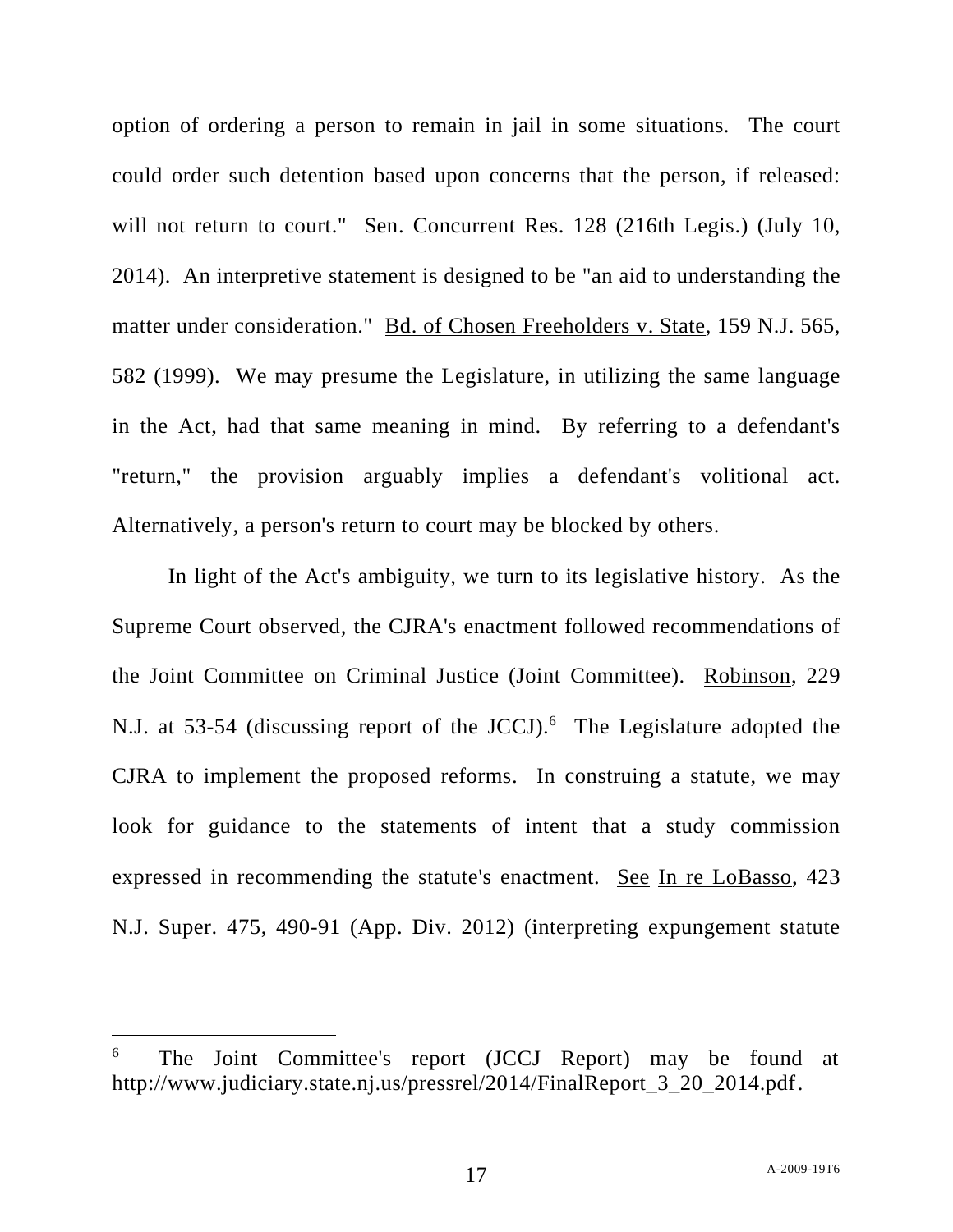adopted to implement gubernatorial study commission's recommendations in light of commission's statement of intent).

The Joint Committee equated non-appearance with a defendant's "misconduct," that is, a defendant's purposeful acts. It adopted as a "guiding principle" that "[a] criminal defendant's pretrial freedom may be legitimately restricted to respond to risks of pretrial misconduct." JCCJ Report at 14. The Joint Committee explained, "Pretrial misconduct takes two forms: (1) nonappearance in court when required (hereinafter 'flight') and (2) commission of additional crimes, witness intimidation or witness retaliation, while released and awaiting trial (hereinafter 'community danger')." Id.

The Joint Committee's focus on a defendant's "misconduct" is incompatible with permitting detention to thwart the independent actions of a federal governmental agency that affects the defendant's ability to appear. Rather, the Joint Committee proposed a system that authorized pre-trial detention when release conditions could not be devised to manage a defendant's "misconduct" leading to non-appearance. Id. at 15-16, 18. The system depends on individualized assessments of the defendant's risk of misconduct. Id. at 57-62. The Joint Committee proposed a system to address a fundamental unfairness of the old bail system: that a person who is presumed innocent and who posed a manageable risk of pre-trial misconduct could be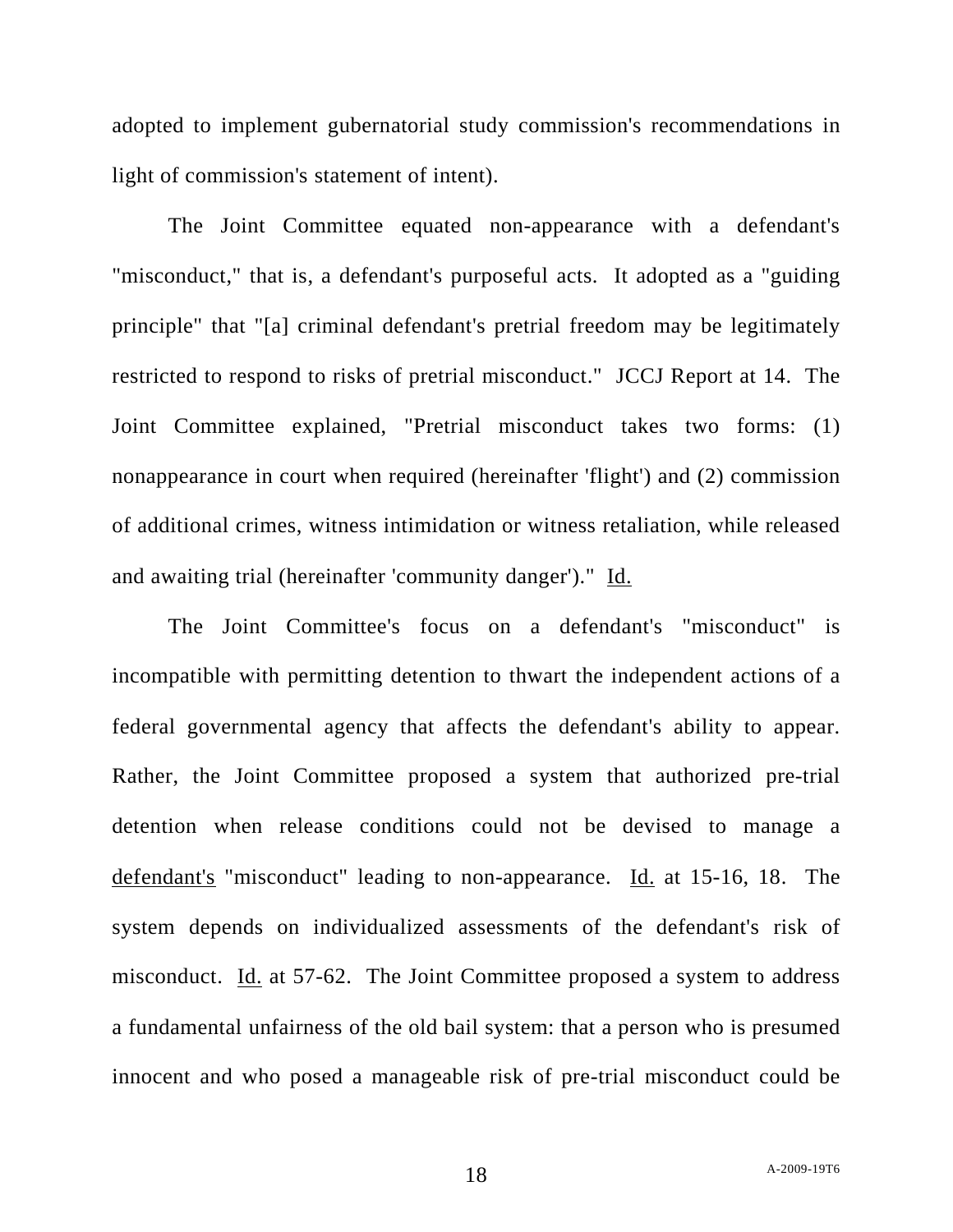detained because he or she lacked the resources to post bail. Id. at 3, 14. It would likewise be unfair to detain such a person to thwart some other governmental entity's actions.

As initially introduced, the CJRA legislation expressly equated the risk of "non-appearance" with the risk a defendant would "flee," indicating that non-appearance, like the act of fleeing, is volitional. Senate Bill No. 946 (216th Legis.) (January 27, 2014) expressed the purpose of avoiding monetary bail to "reasonably assure the defendant's appearance in court," see § 1; it authorized detention if no pre-release conditions "would ensure the defendant's appearance as required," see  $\S$  4(a); and it authorized a prosecutor to seek detention "in a case that involves a serious risk that the defendant will flee," see  $\S$  5(2)(a). In reporting that version of the bill, the Senate Judiciary Committee Statement explained that "the bill provides that a court may also hold a detention hearing, upon a motion of either the prosecutor or as initiated by the court in any case that involves a serious risk that the defendant . . . will flee"; and the court is authorized to impose "non-monetary release alternatives to setting bail . . . to ensure that a defendant appears for trial." See Sen. Judiciary Comm. Statement to Sen. Bill 946 (March 24, 2014) at 1, 2.

We recognize that by subsequent amendment, the Senate deleted the reference to the risk a defendant "will flee." See Sen. Bill 946 First Reprint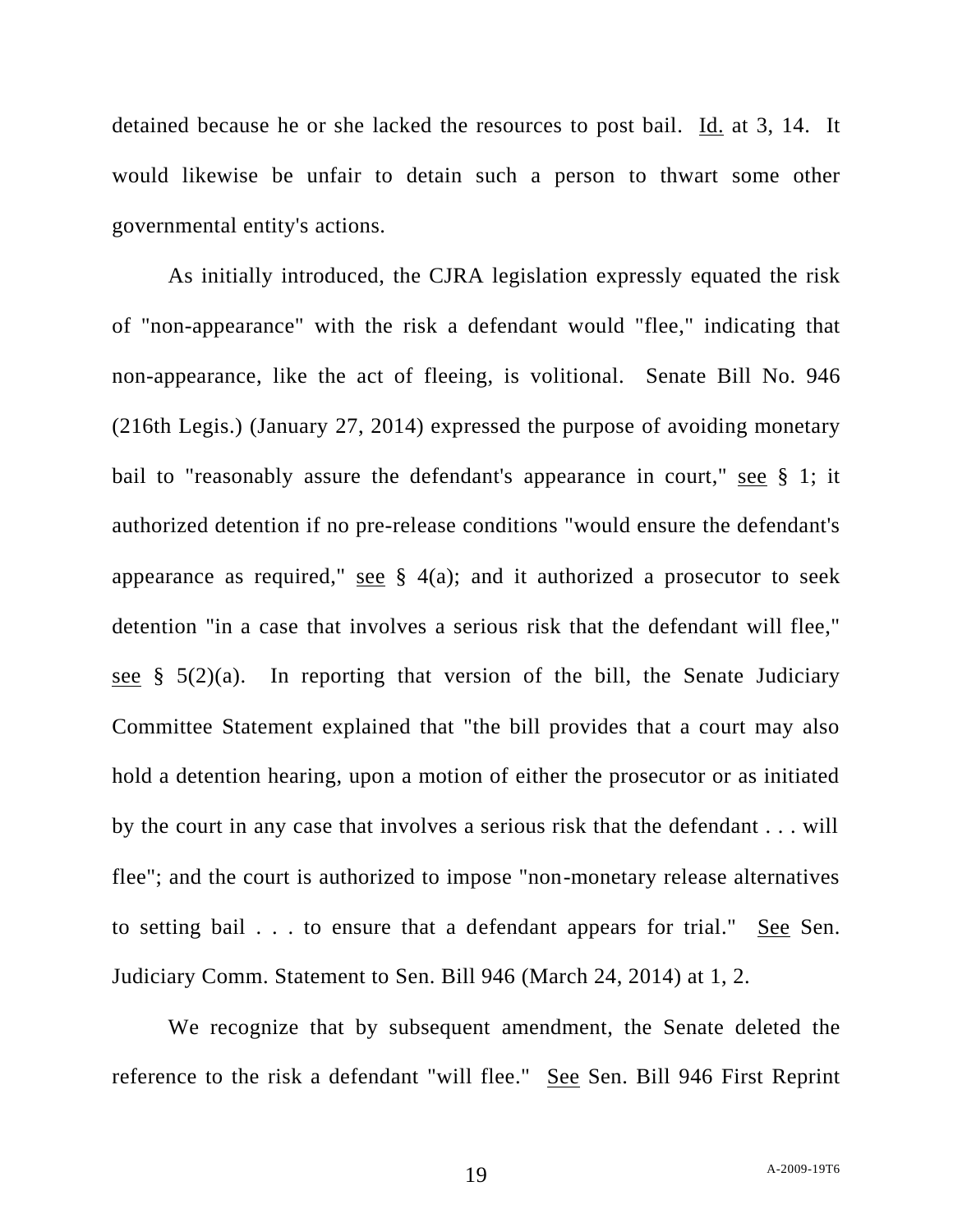(216th Legis.) (as reported by Sen. Budget and Approp. Comm. June 5, 2014),  $§ 6(a)(6)(a)$  (authorizing a detention motion when the prosecutor believes "there is a serious risk that . . . the defendant will not appear in court as required"). However, the accompanying committee statement did not address the reason for the change, which survived subsequent amendments and enactment without further explanation. See Sen. Bill 946 Second Reprint (216th Legis.) (as adopted by the Senate June 12, 2014); and Sen. Bill 946 Third Reprint (216th Legis.) (as adopted by the Senate July 31, 2014).

Conceivably, the change was intended to make sure that a defendant's voluntary non-appearance was not limited to flight. Flight includes an element of departure and an intent to avoid detection. See Ingram, 196 N.J. 23, 46 (2008). Yet, a defendant may voluntarily absent himself from court without going anywhere, or hiding from anyone. Id. at 47 (holding it was error to deliver a flight charge where a defendant decided to absent himself from trial without evidence he did so "to avoid detection, arrest, or the imposition of punishment"). The amended legislation enables a prosecutor to seek detention to manage that sort of non-flight voluntary non-appearance. Therefore, the legislative change does not imply an intent to authorize detention to manage the risk of a defendant's non-volitional failure to appear.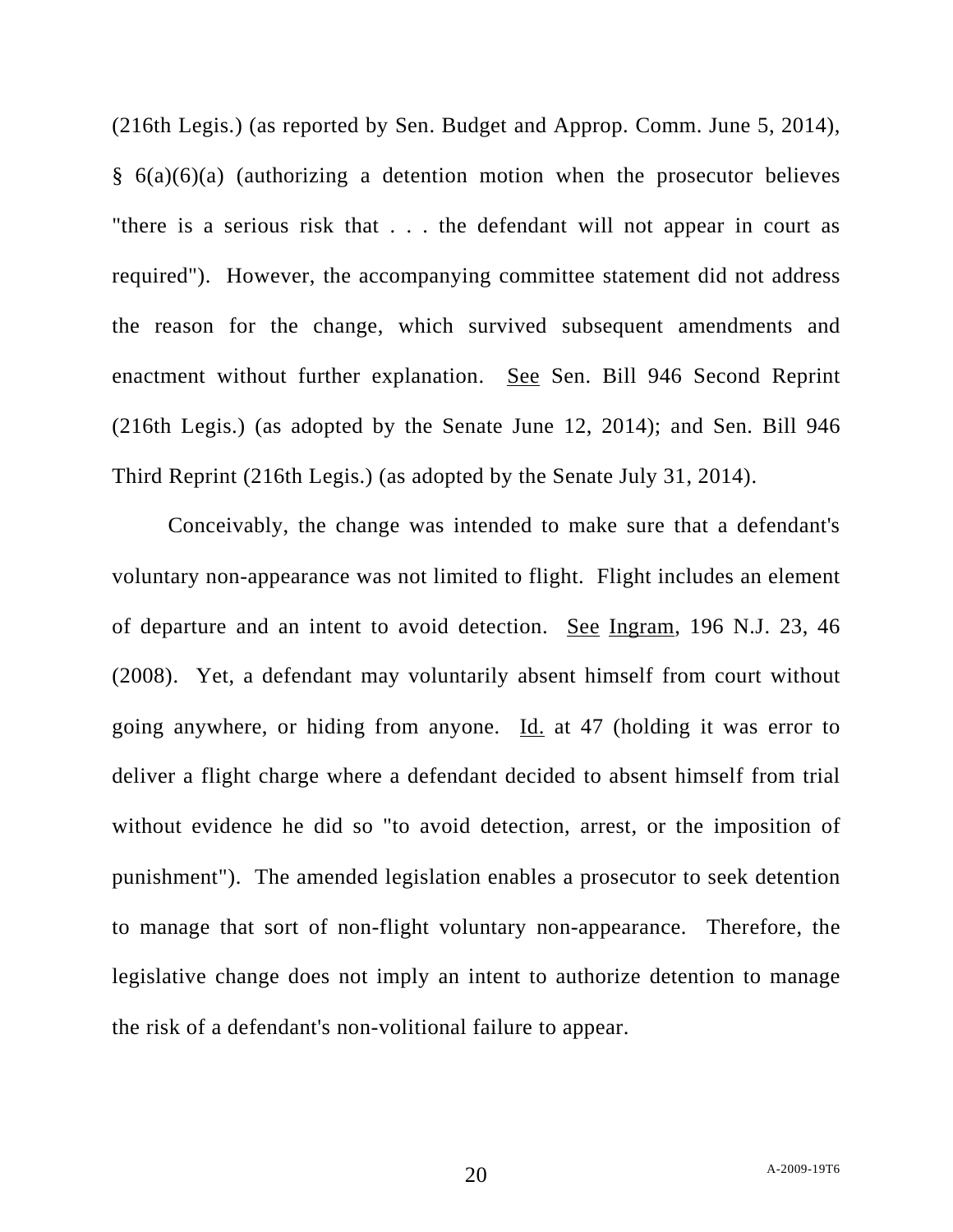Indeed, notwithstanding the Legislature's modification, our Supreme Court has often equated "non-appearance" with "flight," suggesting that "nonappearance," like "flight," must be volitional. The Court explained in Robinson, 229 N.J. at 54, that the Act "allows for pretrial detention of defendants who present . . . a serious risk of danger, flight, or obstruction . . . ." See also State v. Mercedes, 233 N.J. 152, 163 (2018) (stating that "whether detention is warranted" depends on "whether any combination of conditions will reasonably protect against the risk of flight, danger, or obstruction"); Ingram, 230 N.J. at 194 (noting that "prosecutors can seek to detain defendants who pose a serious risk of danger, flight, or obstruction").

Our conclusion that non-appearance under the CJRA must be volitional, finds support in persuasive federal case law interpreting the federal Bail Reform Act. Like the CJRA, the federal law allows a court to order a defendant detained pretrial upon finding "no condition or combination of conditions will reasonably assure the appearance of the person as required." 18 U.S.C. §  $3142(e)(1)$ .<sup>7</sup> The federal law also specifically authorizes

<sup>&</sup>lt;sup>7</sup> The phrase "reasonably assure the appearance  $\dots$  as required" is also used in the provision authorizing release conditions, 18 U.S.C.  $\S$  3142(c); and the provision authorizing a hearing to determine the efficacy of such conditions, 18 U.S.C. § 3142(f). Notably, the federal law also includes the language found in the originally introduced State legislation, authorizing a prosecutor (and the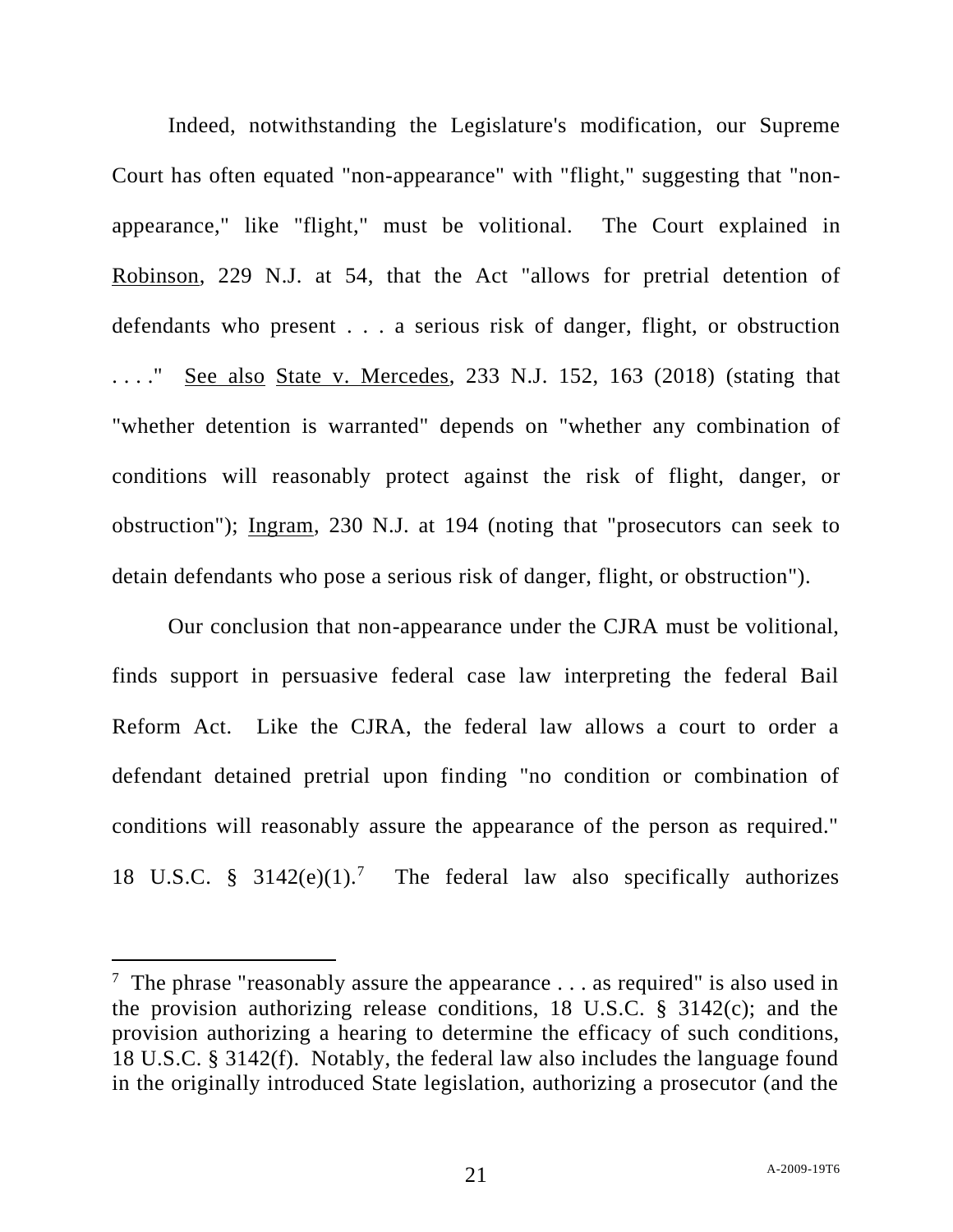temporary detention, to give federal immigration officers an opportunity, over a ten-day period, to take the defendant into custody, if the court finds that the person is not a citizen or a lawfully admitted permanent resident and "such person may flee or pose a danger to any other person or the community." 18 U.S.C. § 3142(d)(2). We do not view that provision as a distinction that would make federal precedent inapplicable. If federal immigration officials do not avail themselves of the ten-day window of opportunity, then the defendant is treated like any other under the law's remaining provisions, including 18 U.S.C. § 3142(e), allowing detention for an unmanageable risk of nonappearance. Ibid.; see United States v. Soriano Nunez, 928 F.3d 240, 244-45 (3d Cir. 2019).

In United States v. Santos-Flores, 794 F.3d 1088, 1091 (9th Cir. 2015), the Court of Appeals held that "the risk of nonappearance referenced in 18 U.S.C. § 3142 must involve an element of volition." (citing United States v. Trujillo-Alvarez, 900 F. Supp. 2d 1167, 1176-78 (D. Or. 2012)). The Court of Appeals held "the district court erred in relying on the existence of an ICE detainer and the probability of [the defendant's] immigration detention and removal from the United States to find that no condition or combination of

court on its own initiative) to seek detention "in a case that involves . . . a serious risk that such person will flee." 18 U.S.C. § 3142(f)(2)(A).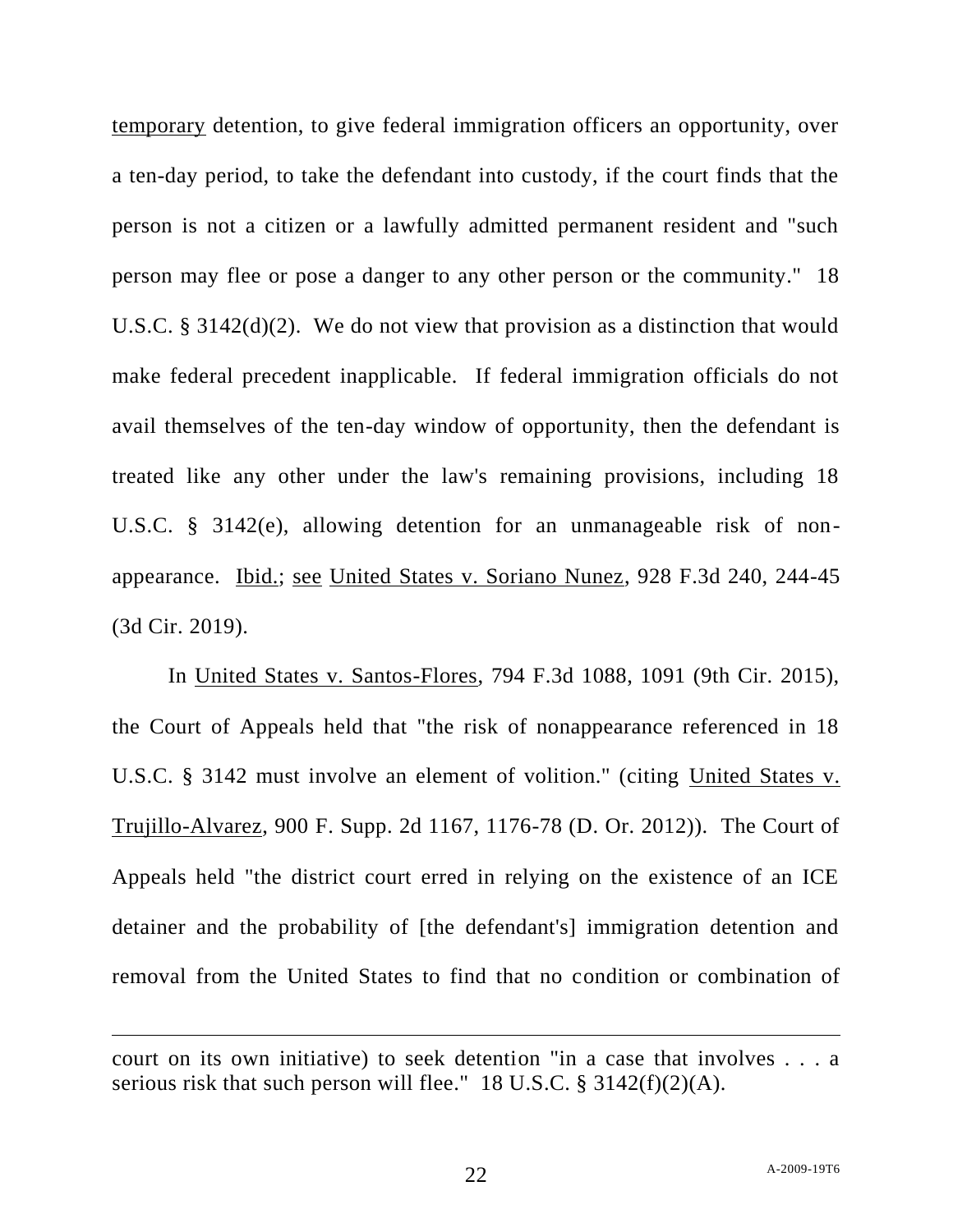conditions will reasonably assure [his] appearance pursuant to 18 U.S.C. § 3142(e)." Id. at 1092. Since immigration officials did not avail themselves of the temporary detention provision, the district court's order detaining the defendant "based on the possibility of his detention or removal by immigration authorities . . . [was] contrary to the express language of the Bail Reform Act." Id. at 1091. The district court's decision "substitute[d] a categorical denial of bail for the individualized evaluation required by the Bail Reform Act." Id. at 1091-92.

Other federal courts have likewise concluded that, to justify detention under 18 U.S.C. § 3142(e), the risk of non-appearance must pertain to voluntary or volitional non-appearance. See United States v. Espinoza-Ochoa, 371 F. Supp. 3d 1018, 1022 (M.D. Ala. 2019) (holding non-appearance must be volitional, and rejecting United States' argument "that because it could not ensure that the defendant would be present at trial due to the administrative deportation proceedings initiated by ICE, the defendant should be held pursuant to the 'risk of nonappearance' clause of the Bail Reform Act"); United States v. Resendiz-Guevara, 145 F. Supp. 3d 1128, 1134 (M.D. Fla. 2015) (following Santos-Flores); United States v. Barrera-Omana, 638 F. Supp. 2d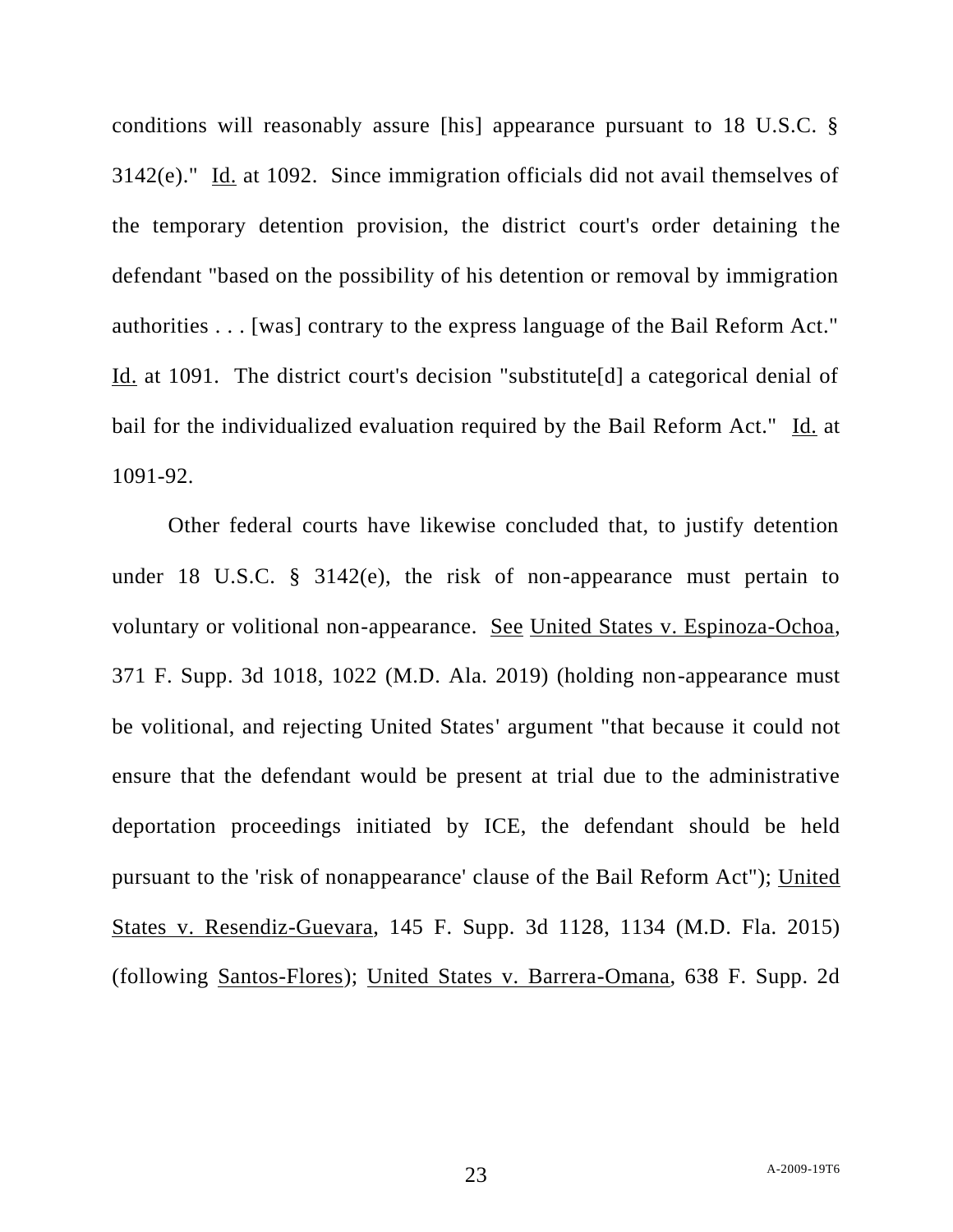1108, 1111 (D. Minn. 2009) ("[t]he risk of nonappearance referenced in 18 U.S.C.  $\S$  3142 has to involve an element of volition").<sup>8</sup>

Notably, the Court of Appeals in Santos-Flores affirmed the district court's alternative ruling that detention was justified because the defendant was a "voluntary flight risk." 794 F.3d at 1092 (emphasis added). The district court's finding was supported by such factors as the defendant's "violation of the terms of his supervised release, his multiple unlawful entries into the United States, [and] his prior failure to appear . . . in state court," among other factors. Ibid.

We reject the Attorney General's argument that detaining a defendant to prevent his or her removal from the country is justified "to save our criminaljustice system from being trampled by the actions of federal immigration

<sup>&</sup>lt;sup>8</sup> The court in United States v. Ailon-Ailon, 875 F.3d 1334, 1336-38 (10th Cir. 2017) reasoned that before the court may consider, as a second step, whether there exist conditions that "will reasonably assure [the defendant's] appearance," 18 U.S.C. § 3142(e), the government had to make a threshold showing of a serious risk that the defendant "will flee," under 18 U.S.C. §  $3142(f)(2)(A)$ , and "[t]he ordinary meaning of 'flee' suggests volitional conduct." See also United States v. Villatoro-Ventura, 330 F. Supp. 3d 1118, 1135 (N.D. Iowa 2018) (following Ailon-Ailon reasoning). Inasmuch as the reference to "flee" was deleted from the CJRA legislation, we do not rely on the textual analysis in Ailon-Ailon. Notably, the government may also file a motion to detain if the defendant is charged with certain enumerated crimes, 18 U.S.C. § 3142(f)(1), without demonstrating a threshold risk the defendant "will flee." The court must then consider whether there exist conditions that would "reasonably assure [the defendant's] appearance." 18 U.S.C. 3142(e).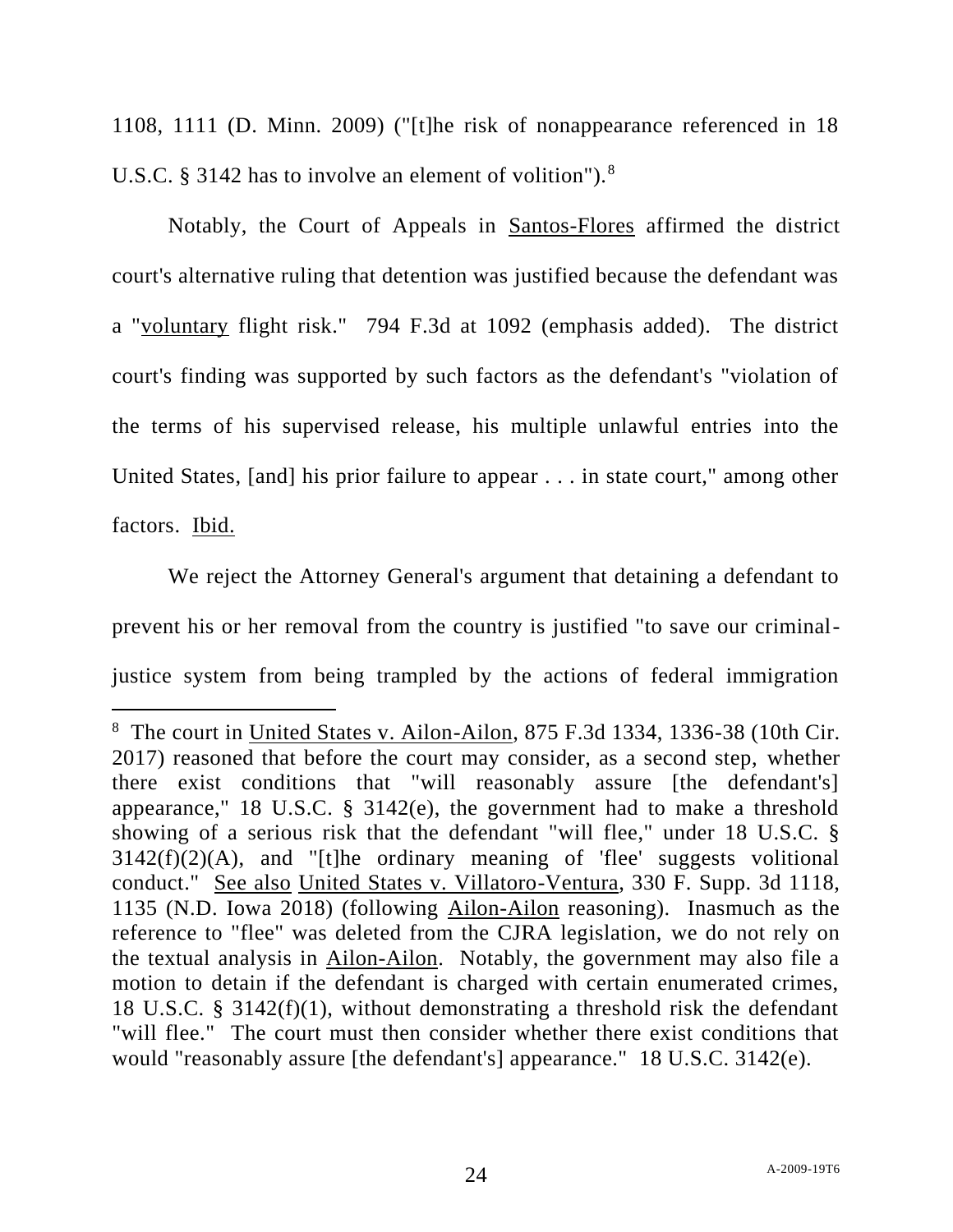officials." The State has other options. It may seek the immigration officials' cooperation in staying their proceedings to permit the State's prosecution to proceed.<sup>9</sup> However, even if such efforts fail, we do not accept the premise that a defendant's pre-trial freedom may be sacrificed, against the defendant's will, to enable the State's prosecutorial goals to override federal immigration priorities.

"In our society liberty is the norm, and detention prior to trial or without trial is the carefully limited exception." United States v. Salerno, 481 U.S. 739, 755 (1987) (declaring federal Bail Reform Act constitutional); see also Robinson, 229 N.J. at 68. Defendants are presumed innocent. Detention may be justified by the unmanageable risk a defendant will obstruct justice, harm others, or not appear. Those acts must be volitional.

Our criminal statutes "require a voluntary act . . . as [one of] the minimum conditions for liability." State v. Sexton, 160 N.J. 93, 98 (1999). "A person is not guilty of an offense unless his liability is based on conduct which includes a voluntary act or the omission to perform an act of which he is

See U.S. Immigration Customs and Enforcement, Protecting the Homeland: Tool Kit for Prosecutors (April 2011), available at https://www.ice.gov/doclib/about/offices/osltc/pdf/tool-kit-for-prosecutors.pdf. The document states that "ICE is committed to supporting the efforts of prosecutors to bring criminals to justice," at 2; it explains that prosecutors may request that ICE defer action, at 4-6, or stay removal, at 6-8, to enable local prosecutions to proceed.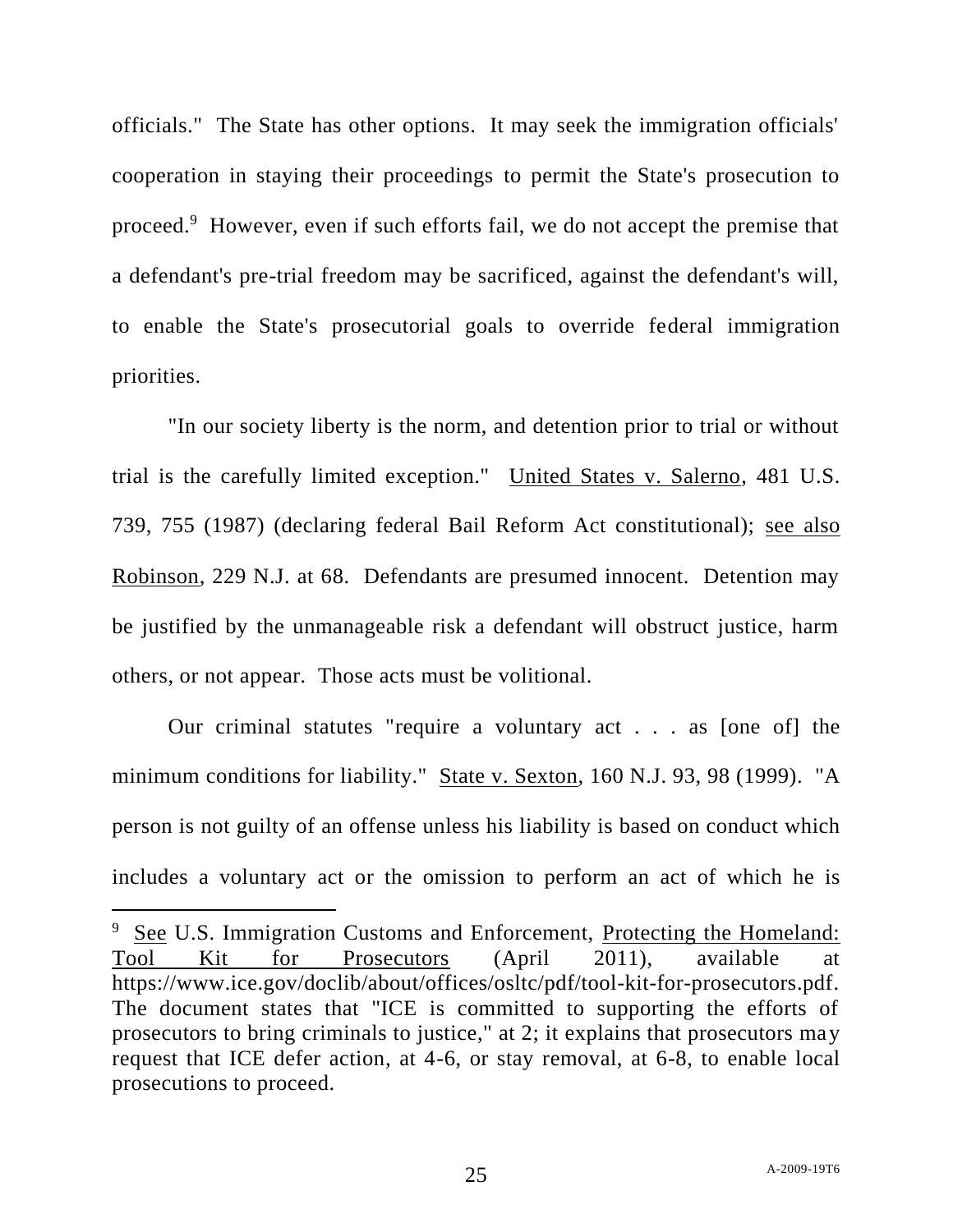physically capable." N.J.S.A. 2C:2-1(a). Under our system, a person must be responsible for an act, to be punished for it. Although the CJRA is not a criminal statute, it authorizes a defendant's incarceration that is all the more harsh because a court has not convicted him or her of any crime, and may never do so. Allowing detention to thwart federal immigration action would offend the fundamental requirement of a voluntary act. It would permit incarceration to address the risk a defendant may not appear when he or she is not responsible for his or her absence, and is not "physically capable" of appearing, because federal immigration officials have taken that defendant into custody or removed that defendant from the country. Without addressing the scope of defendants' substantive due process rights to pre-trial freedom, we conclude that the Legislature did not intend such a result. Rather, it intended that a defendant may be detained based on the risk of non-appearance only if it arises from the defendant's own misconduct or volitional act.

In sum, the trial court erred in accepting the State's argument that the risk of defendants' involuntary non-appearance, resulting from federal immigration officials' actions, justified detention.<sup>10</sup>

<sup>&</sup>lt;sup>10</sup> Having concluded that a defendant's non-appearance must be volitional, we need not address defendants' alternative argument that if the risk of involuntary removal may be considered a factor in ordering detention, then the State must be obliged to diligently seek its delay, and the removal should be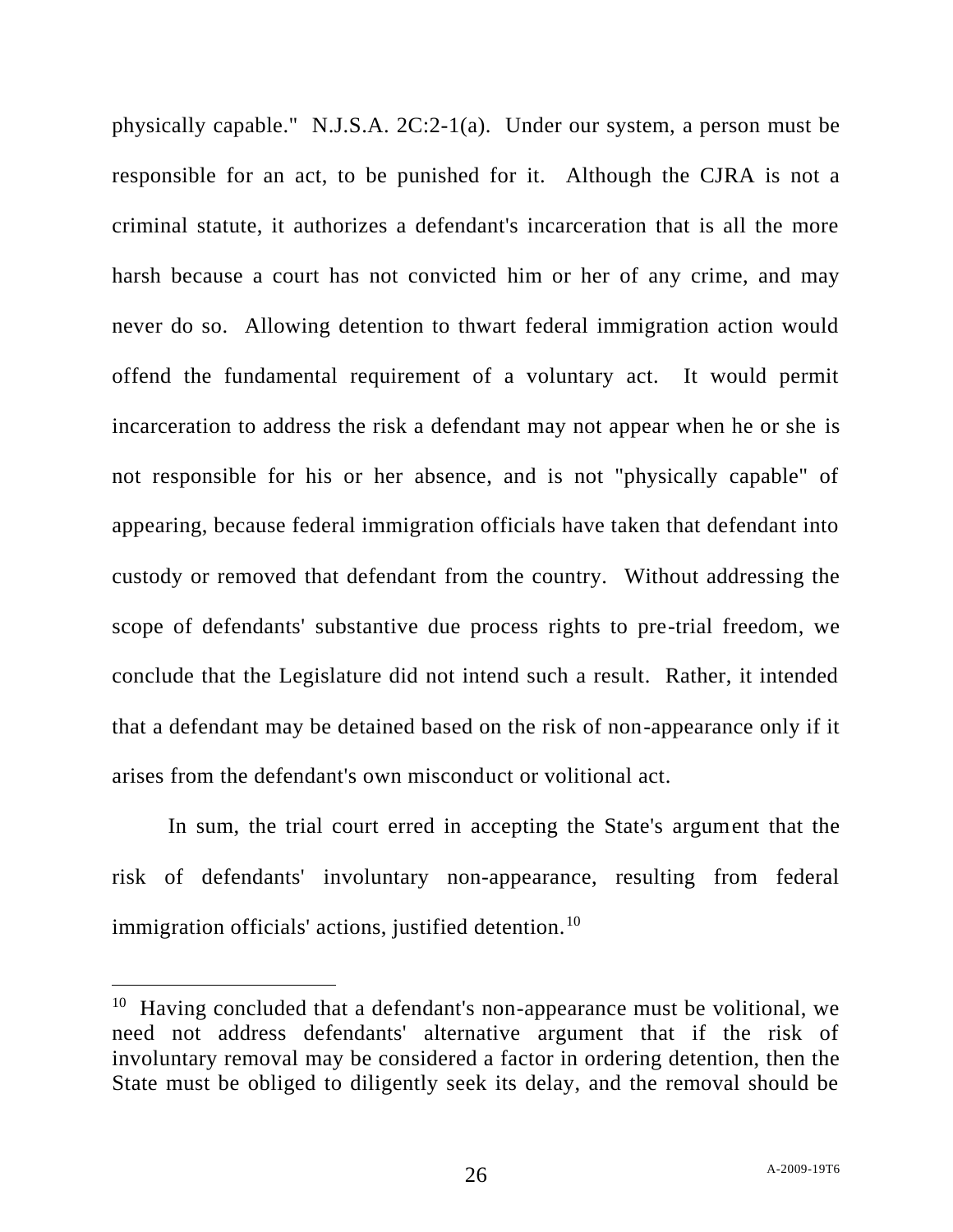We remand for reconsideration, directing the court to weigh the risk of non-appearance arising only from defendants' own potential misconduct or volitional acts. We add the following comments.

As our Court recognized in Fajardo-Santos and the federal court recognized in Santos-Flores, a defendant's immigration status, coupled with federal immigration action and other factors, may support a finding that a defendant poses a risk of flight or voluntary non-appearance. However, a court may conclude that such a risk is manageable. For example, in United States v. Chavez-Rivas, 536 F. Supp. 2d 962, 969 (E.D. Wis. 2008), which the Fajardo-Santos court cited with approval, 199 N.J. at 531, the federal court declined to find an unmanageable risk of flight notwithstanding the lodging of an ICE detainer, because of the defendant's "strong family and community ties."<sup>11</sup> In any event, a defendant's immigration status alone can rarely if ever

imminent. However, defendants persuasively argue that the likelihood their detention would block their appearance was speculative at best, inasmuch as ICE had not lodged a detainer or otherwise expressed interest in them. Furthermore, defendants' detailed discussion of the complexities of federal immigration practice highlight the difficulty in predicting whether or when a defendant will actually be removed from the country.

<sup>11</sup> The court ordered the defendant's release, subject to home confinement on electronic monitoring, mindful that the government's case was strong, and the